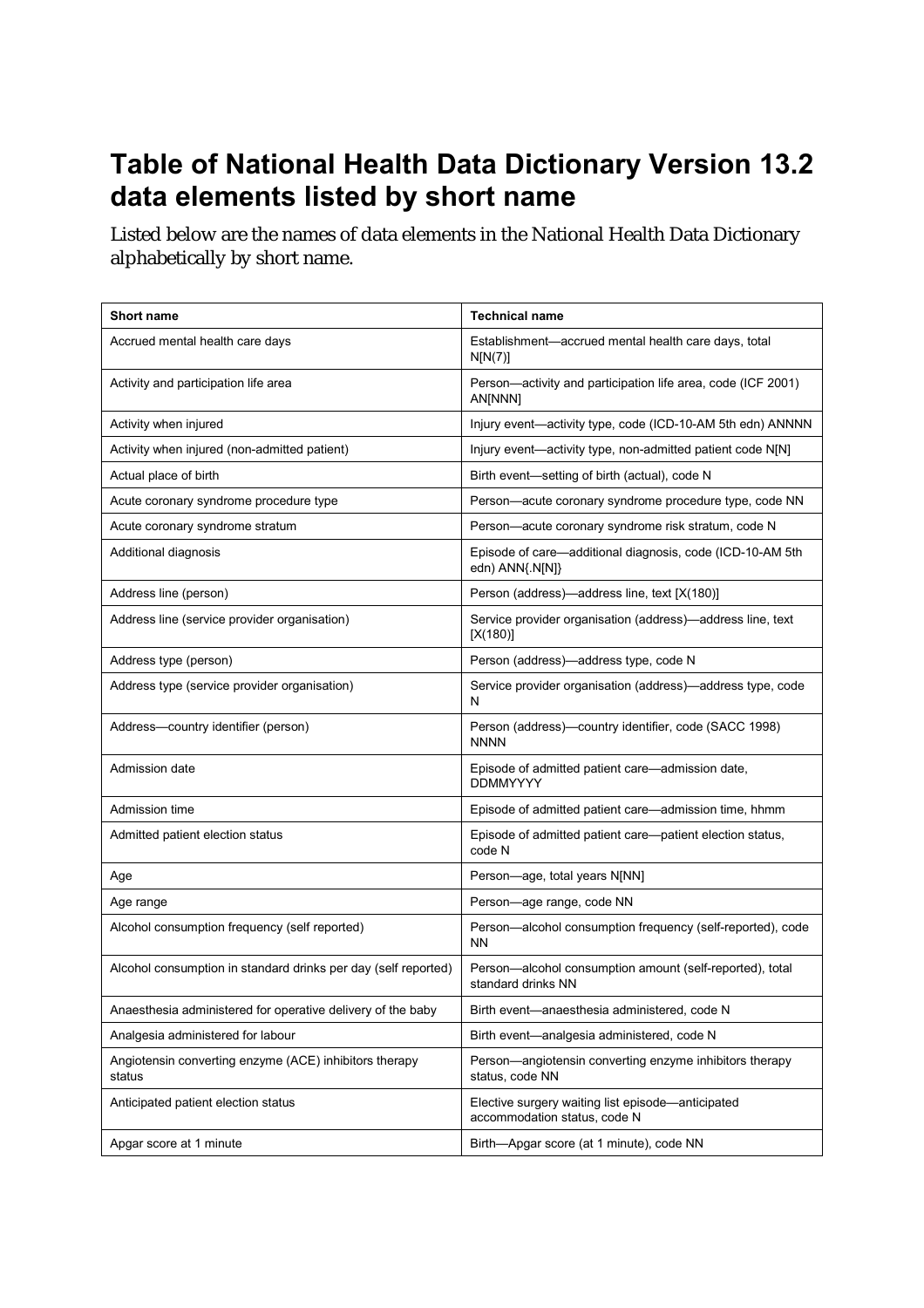| <b>Short name</b>                                                              | <b>Technical name</b>                                                                   |
|--------------------------------------------------------------------------------|-----------------------------------------------------------------------------------------|
| Apgar score at 5 minutes                                                       | Birth-Apgar score (at 5 minutes), code NN                                               |
| Area of usual residence                                                        | Person-area of usual residence, geographical location code<br>(ASGC 2006) NNNNN         |
| Aspirin therapy status                                                         | Person-aspirin therapy status, code NN                                                  |
| Assistance with activities                                                     | Person-need for assistance with activities in a life area, code<br>N                    |
| Australian State/Territory identifier (establishment)                          | Establishment-Australian state/territory identifier, code N                             |
| Australian state/territory identifier                                          | Person-Australian state/territory identifier, code N                                    |
| Australian state/territory identifier (service provider<br>organisation)       | Service provider organisation-Australian state/territory<br>identifier, code N          |
| Behaviour-related risk factor intervention - purpose                           | Episode of care—behaviour-related risk factor intervention<br>purpose, code N           |
| Behaviour-related risk factor intervention purpose                             | Episode of care-behaviour-related risk factor intervention,<br>code NN                  |
| Beta-blocker therapy status                                                    | Person-beta-blocker therapy status, code NN                                             |
| Birth order                                                                    | Birth-birth order, code N                                                               |
| <b>Birth plurality</b>                                                         | Birth event-birth plurality, code N                                                     |
| Bleeding episode using TIMI criteria (status)                                  | Person-bleeding episode status, code N                                                  |
| Blindness (diabetes complication)                                              | Person-blindness, code N                                                                |
| Blood pressure-diastolic (measured)                                            | Person-blood pressure (diastolic) (measured), millimetres of<br>mercury NN[N]           |
| Blood pressure-systolic (measured)                                             | Person-blood pressure (systolic) (measured), millimetres of<br>mercury NN[N]            |
| Bodily location of main injury                                                 | Person-bodily location of main injury, code NN                                          |
| Body function                                                                  | Person-body function, code (ICF 2001) AN[NNNN]                                          |
| Body mass index-adult (measured)                                               | Adult-body mass index (measured), ratio NN[N].N[N]                                      |
| Body mass index-adult (self-reported)                                          | Adult-body mass index (self-reported), ratio NN[N].N[N]                                 |
| Body mass index-child (measured)                                               | Child-body mass index (measured), ratio NN[N].N[N]                                      |
| Body mass index-child (self-reported)                                          | Child-body mass index (self-reported), ratio NN[N].N[N]                                 |
| Body mass index-classification                                                 | Person-body mass index (classification), code N[.N]                                     |
| Body structure                                                                 | Person-body structure, code (ICF 2001) AN[NNNN]                                         |
| Building/complex sub-unit number (person)                                      | Person (address)—building/complex sub-unit identifier, [X(7)]                           |
| Building/complex sub-unit number (service provider<br>organisation)            | Service provider organisation (address)-building/complex<br>sub-unit identifier, [X(7)] |
| Building/complex sub-unit type-abbreviation (person)                           | Person (address)—building/complex sub-unit type, code<br>A[AAA]                         |
| Building/complex sub-unit type-abbreviation (service<br>provider organisation) | Service provider organisation (address)—building/complex<br>sub-unit type, code A[AAA]  |
| Building/property name (person)                                                | Person (address)—building/property name, text [X(30)]                                   |
| Building/property name (service provider organisation)                         | Service provider organisation (address)-building/property<br>name, text $[X(30)]$       |
| CVD drug therapy—condition                                                     | Person-cardiovascular disease condition targeted by drug<br>therapy, code NN            |
| Caesarean section indicator, last previous birth                               | Female-caesarean section indicator (last previous birth)<br>code N                      |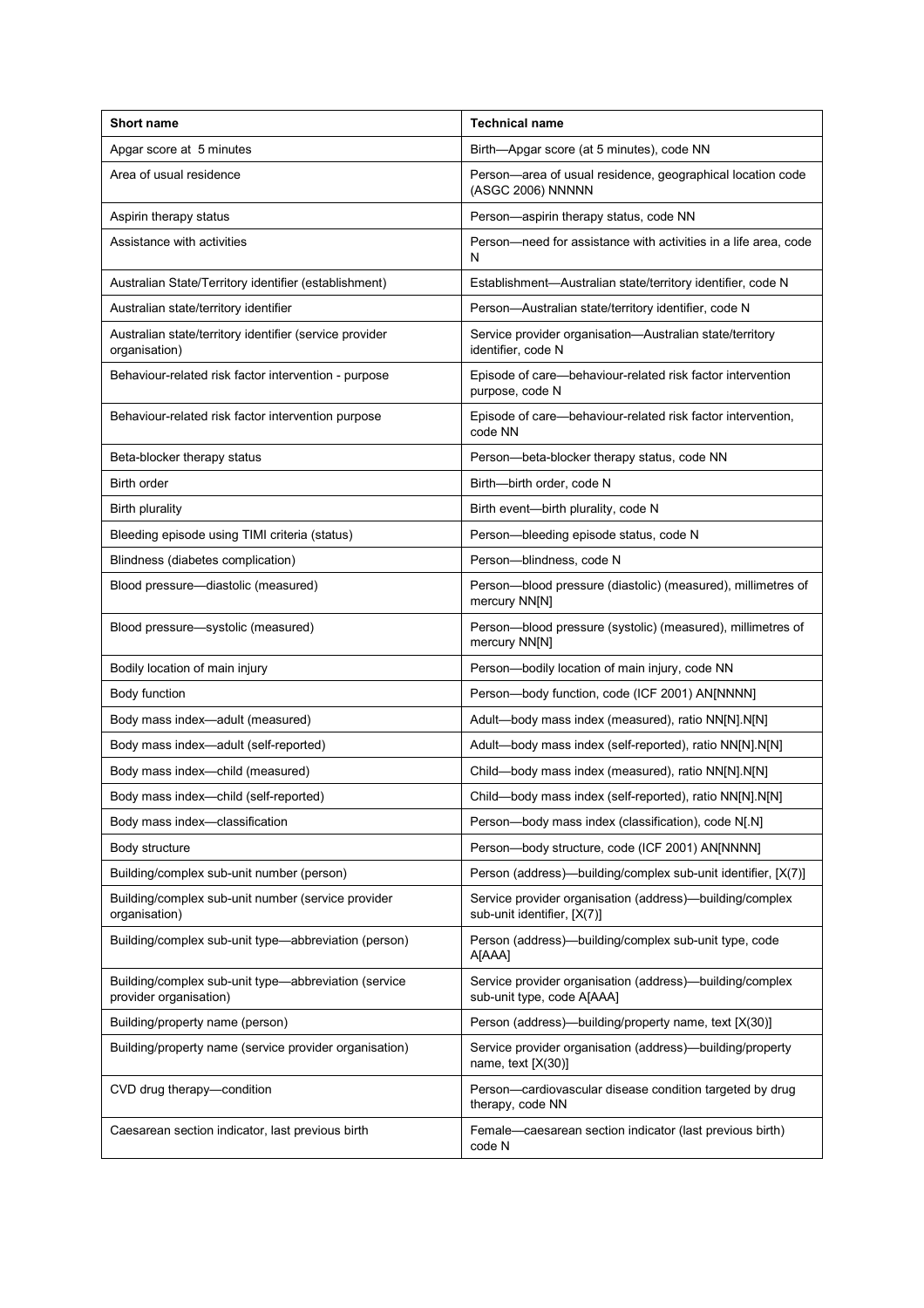| <b>Short name</b>                                               | <b>Technical name</b>                                                                                                                 |
|-----------------------------------------------------------------|---------------------------------------------------------------------------------------------------------------------------------------|
| Cancer initial treatment completion date                        | Cancer treatment-non-surgical cancer treatment completion<br>date. DDMMYYYY                                                           |
| Cancer initial treatment starting date                          | Cancer treatment-non-surgical cancer treatment start date,<br><b>DDMMYYYY</b>                                                         |
| Cancer staging-M stage code                                     | Person with cancer—distant metastasis status, M stage (UICC)<br>TNM Classification of Malignant Tumours 5th ed) code XX               |
| Cancer staging-N stage code                                     | Person with cancer-regional lymph node metastasis status,<br>N stage (UICC TNM Classification of Malignant Tumours 5th<br>ed) code XX |
| Cancer staging-T stage code                                     | Person with cancer---primary tumour status, T stage (UICC<br>TNM Classification of Malignant Tumours 5th ed) code XX[X]               |
| Cancer staging-TNM stage grouping code                          | Person with cancer-extent of primary cancer, TNM stage<br>(UICC TNM Classification of Malignant Tumours 5th ed) code<br>XXXX{[X]XX}   |
| Cancer treatment type                                           | Cancer treatment—cancer treatment type, code N                                                                                        |
| Cancer treatment-target site (ICD-10-AM)                        | Cancer treatment—target site for cancer treatment, code<br>(ICD-10-AM 5th edn) ANN{.N[N]}                                             |
| Cancer treatment-target site (ICDO-3)                           | Cancer treatment—target site for cancer treatment, code<br>(ICDO-3) ANN                                                               |
| Cardiovascular medication (current)                             | Person-cardiovascular medication taken (current), code N                                                                              |
| Care type                                                       | Hospital service-care type, code N[N].N                                                                                               |
| Carer participation arrangements-carer consultants<br>employed  | Specialised mental health service organisation-carer<br>participation arrangements status (carer consultants<br>employed), code N     |
| Carer participation arrangements-carer satisfaction surveys     | Specialised mental health service organisation-carer<br>participation arrangements status (carer satisfaction surveys),<br>code N     |
| Carer participation arrangements-formal complaints<br>mechanism | Specialised mental health service organisation-carer<br>participation arrangements status (formal complaints<br>mechanism), code N    |
| Carer participation arrangements—formal participation policy    | Specialised mental health service organisation-carer<br>participation arrangements status (formal participation policy),<br>code N    |
| Carer participation arrangements-regular discussion groups      | Specialised mental health service organisation-carer<br>participation arrangements status (regular discussion groups),<br>code N      |
| Cataract - history                                              | Person-cataract status, code N                                                                                                        |
| Category reassignment date                                      | Elective care waiting list episode—category reassignment<br>date, DDMMYYYY                                                            |
| Census date                                                     | Hospital census (of elective surgery waitlist patients)-census<br>date, DDMMYYYY                                                      |
| Centrelink customer reference number                            | Person-government funding identifier, Centrelink customer<br>reference number {N(9)A}                                                 |
| Cerebral stroke due to vascular disease (history)               | Person—cerebral stroke due to vascular disease (history),<br>code N                                                                   |
| Change to body structure                                        | Person-nature of impairment of body structure, code (ICF<br>2001) N                                                                   |
| Chest pain pattern category                                     | Person-chest pain pattern, code N                                                                                                     |
| Cholesterol-HDL (measured)                                      | Person-high-density lipoprotein cholesterol level (measured),<br>total millimoles per litre [N].NN                                    |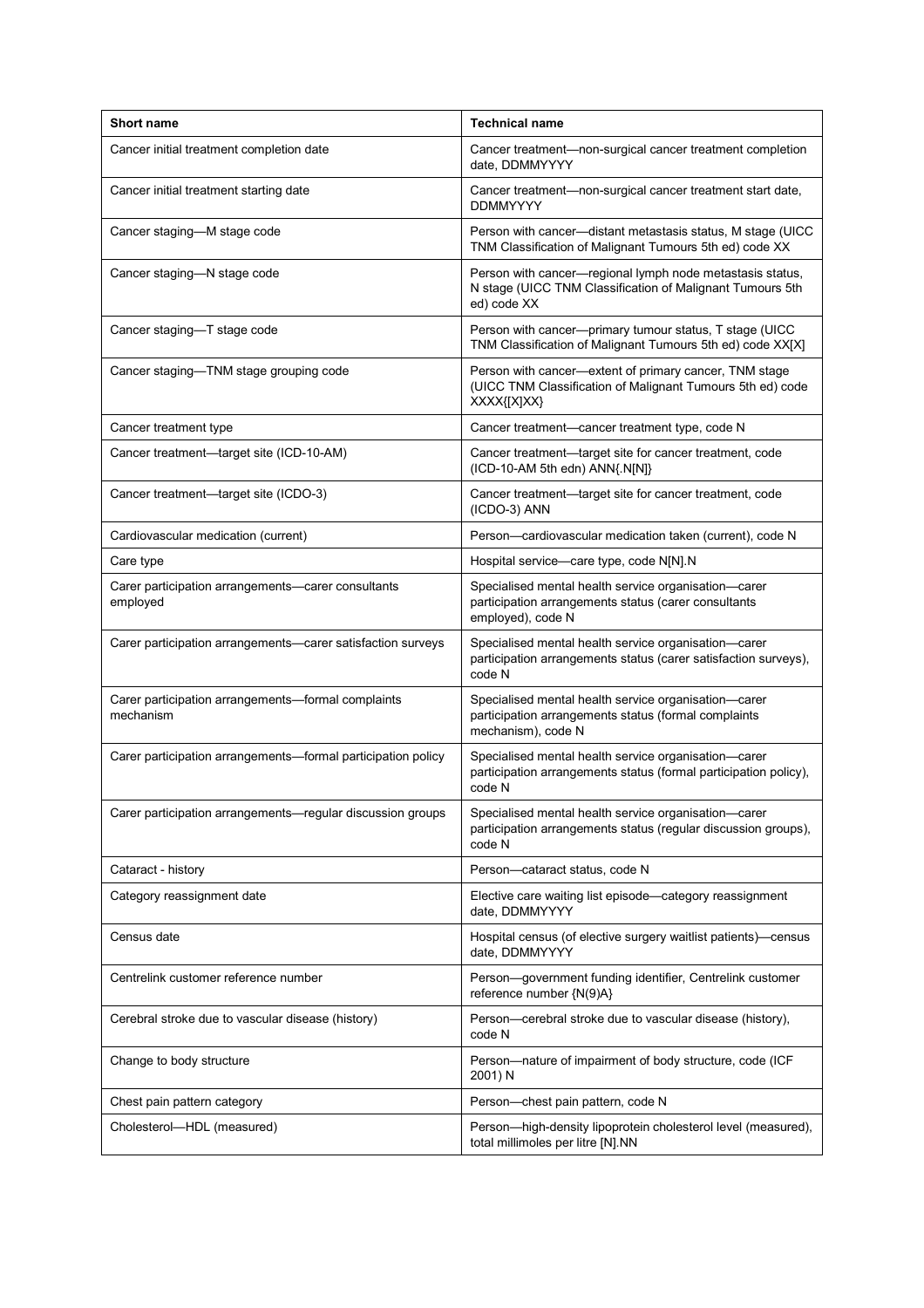| <b>Short name</b>                                                    | <b>Technical name</b>                                                                                                            |
|----------------------------------------------------------------------|----------------------------------------------------------------------------------------------------------------------------------|
| Cholesterol-LDL (calculated)                                         | Person-low-density lipoprotein cholesterol level (calculated),<br>total millimoles per litre N[N].N                              |
| Cholesterol-total (measured)                                         | Person-cholesterol level (measured), total millimoles per litre<br>N[N] N                                                        |
| Classification of health labour force job                            | Health professional-occupation, code ANN                                                                                         |
| Client type (alcohol and other drug treatment services)              | Episode of treatment for alcohol and other drugs-client type,<br>code N                                                          |
| Clinical evidence of chronic lung disease (status)                   | Person-clinical evidence status (chronic lung disease), code<br>N                                                                |
| Clinical evidence of heart failure (status)                          | Person---clinical evidence status (heart failure), code N                                                                        |
| Clinical evidence of peripheral arterial disease (status)            | Person—clinical evidence status (peripheral arterial disease),<br>code N                                                         |
| Clinical evidence of sleep apnoea syndrome (status)                  | Person—clinical evidence status (sleep apnoea syndrome),<br>code N                                                               |
| Clinical evidence of stroke (status)                                 | Person-clinical evidence status (stroke), code N                                                                                 |
| Clinical procedure timing (status)                                   | Person-clinical procedure timing, code N                                                                                         |
| Clinical urgency                                                     | Elective surgery waiting list episode-clinical urgency, code N                                                                   |
| Clopidogrel therapy status                                           | Person-clopidogrel therapy status, code NN                                                                                       |
| Co-location status of mental health service                          | Specialised mental health service—co-location with acute<br>care hospital, code N                                                |
| Compensable status                                                   | Patient-compensable status, code N                                                                                               |
| Complication of labour and delivery                                  | Birth event—complication, code (ICD-10-AM 5th edn)<br>$ANN{N[N]}$                                                                |
| Complications of pregnancy                                           | Pregnancy (current)-complication, code (ICD-10-AM 5th<br>edn) ANN{.N[N]}                                                         |
| Concurrent clinical condition (on presentation)                      | Person-acute coronary syndrome concurrent clinical<br>condition, code NN                                                         |
| Congenital malformations                                             | Person-congenital malformation, code (ICD-10-AM 5th edn)<br>$ANN{N[N]}$                                                          |
| Congenital malformations-BPA code                                    | Person-congenital malformation, code (BPA 1979) ANN.N[N]                                                                         |
| Consumer committee representation arrangements                       | Specialised mental health service organisation-consumer<br>committee representation arrangements, code N                         |
| Consumer participation arrangements—consumer consultants<br>employed | Specialised mental health service organisation-consumer<br>participation arrangements (consumer consultants employed),<br>code N |
| Consumer participation arrangements-consumer satisfaction<br>surveys | Specialised mental health service organisation-consumer<br>participation arrangements (consumer satisfaction surveys),<br>code N |
| Consumer participation arrangements—formal complaints<br>mechanism   | Specialised mental health service organisation-consumer<br>participation arrangements (formal complaints mechanism),<br>code N   |
| Consumer participation arrangements—formal participation<br>policy   | Specialised mental health service organisation-consumer<br>participation arrangements (formal participation policy), code<br>N   |
| Consumer participation arrangements—regular discussion<br>groups     | Specialised mental health service organisation-consumer<br>participation arrangements (regular discussion groups), code<br>N     |
| Contract establishment identifier                                    | Contracted hospital care-organisation identifier,<br>NNX[X]NNNNN                                                                 |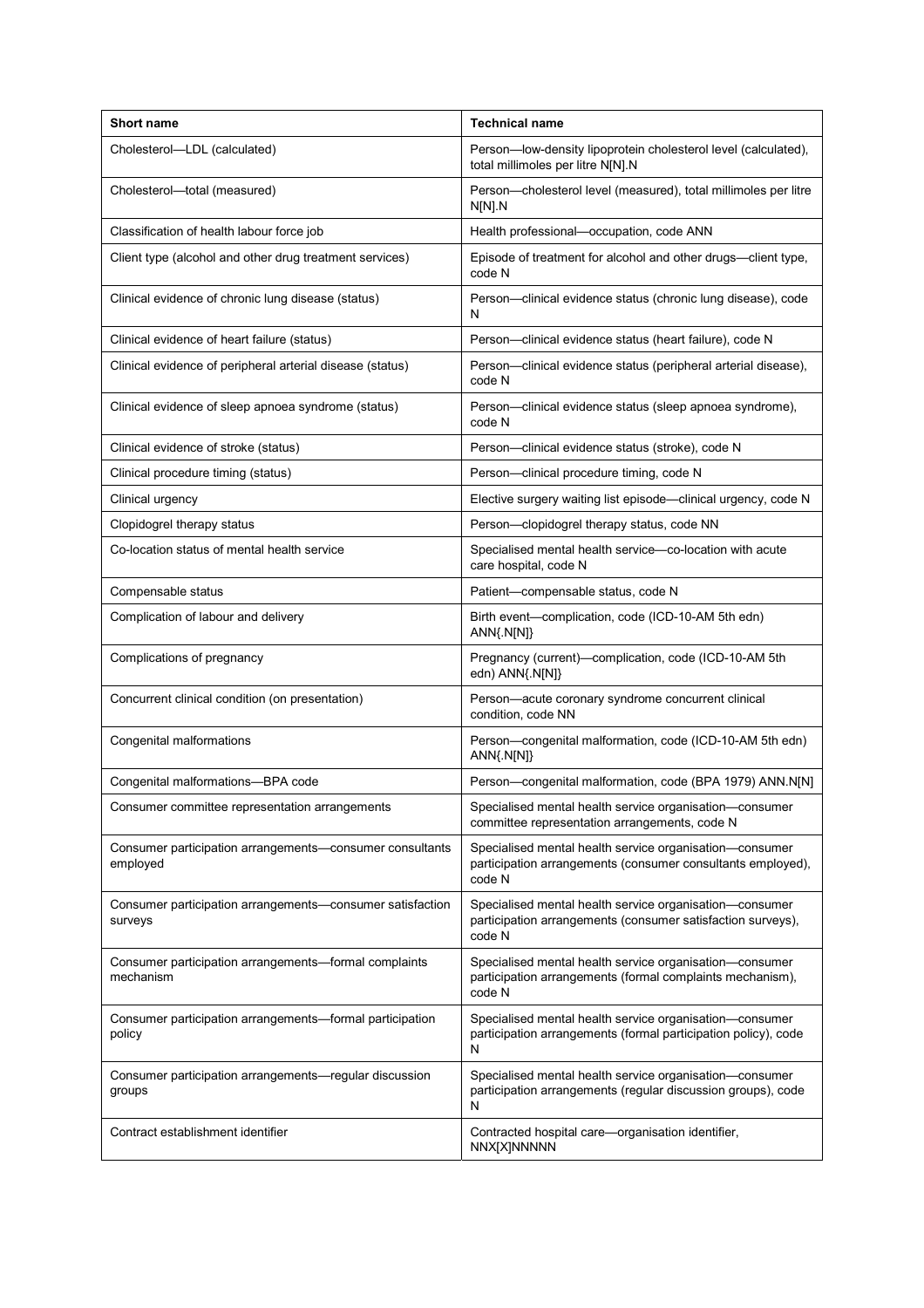| <b>Short name</b>                                                                     | <b>Technical name</b>                                                                                                                     |
|---------------------------------------------------------------------------------------|-------------------------------------------------------------------------------------------------------------------------------------------|
| Contract procedure flag                                                               | Episode of care (procedure)-contracted procedure flag, code<br>N                                                                          |
| Contract role                                                                         | Hospital-contract role, code A                                                                                                            |
| Contract type                                                                         | Hospital-contract type, code N                                                                                                            |
| Contracted care commencement date                                                     | Contracted hospital care-contracted care commencement<br>date, DDMMYYYY                                                                   |
| Contracted care completion date                                                       | Contracted hospital care—contracted care completed date,<br><b>DDMMYYYY</b>                                                               |
| Coronary artery disease-history of intervention or procedure                          | Person-coronary artery disease intervention (history), code<br>Ν                                                                          |
| Country of birth                                                                      | Person-country of birth, code (SACC 1998) NNNN                                                                                            |
| Creatine kinase MB isoenzyme level (index code)                                       | Person-creatine kinase myocardial band isoenzyme level<br>(measured), index code X[XXX]                                                   |
| Creatine kinase MB isoenzyme level (international units)                              | Person-creatine kinase-myocardial band isoenzyme level<br>(measured), total international units N[NNN]                                    |
| Creatine kinase MB isoenzyme level (kCat per litre)                                   | Person-creatine kinase myocardial band isoenzyme level<br>(measured), total kCat per litre N[NNN]                                         |
| Creatine kinase MB isoenzyme level (micrograms per litre)                             | Person-creatine kinase-myocardial band isoenzyme level<br>(measured), total micrograms per litre N[NNNN]                                  |
| Creatine kinase MB isoenzyme level (nanograms per decilitre)                          | Person-creatine kinase myocardial band isoenzyme level<br>(measured), total nanograms per decilitre N[NNN]                                |
| Creatine kinase MB isoenzyme level (percentage)                                       | Person-creatine kinase myocardial band isoenzyme level<br>(measured), percentage N[NNN]                                                   |
| Creatine kinase MB isoenzyme—upper limit of normal range<br>(index code)              | Laboratory standard-upper limit of normal range for creatine<br>kinase myocardial band isoenzyme, index code X[XXX]                       |
| Creatine kinase MB isoenzyme—upper limit of normal range<br>(international units)     | Laboratory standard—upper limit of normal range for creatine<br>kinase myocardial band isoenzyme, total international units<br>N[NNN]     |
| Creatine kinase MB isoenzyme—upper limit of normal range<br>(kCat per litre)          | Laboratory standard-upper limit of normal range for creatine<br>kinase myocardial band isoenzyme, total kCat per litre<br>N[NNN]          |
| Creatine kinase MB isoenzyme-upper limit of normal range<br>(micrograms per litre)    | Laboratory standard-upper limit of normal range for creatine<br>kinase myocardial band isoenzyme, total micrograms per litre<br>N[NNN]    |
| Creatine kinase MB isoenzyme—upper limit of normal range<br>(nanograms per decilitre) | Laboratory standard-upper limit of normal range for creatine<br>kinase myocardial band isoenzyme, total nanograms per<br>decilitre N[NNN] |
| Creatine kinase MB isoenzyme—upper limit of normal range<br>(percentage)              | Laboratory standard—upper limit of normal range for creatine<br>kinase myocardial band isoenzyme, percentage N[NNN]                       |
| Creatinine serum level (measured)                                                     | Person-creatinine serum level, micromoles per litre NN[NN]                                                                                |
| Date accuracy indicator                                                               | Date-accuracy indicator, code AAA                                                                                                         |
| Date creatine kinase MB isoenzyme measured                                            | Person-creatine kinase myocardial band isoenzyme<br>measured date, DDMMYYYY                                                               |
| Date of birth                                                                         | Person-date of birth, DDMMYYYY                                                                                                            |
| Date of cessation of treatment episode for alcohol and other<br>drugs                 | Episode of treatment for alcohol and other drugs—treatment<br>cessation date, DDMMYYYY                                                    |
| Date of change to qualification status                                                | Episode of admitted patient care (newborn)—date of change<br>to qualification status, DDMMYYYY                                            |
| Date of commencement of treatment episode for alcohol and                             | Episode of treatment for alcohol and other drugs—treatment                                                                                |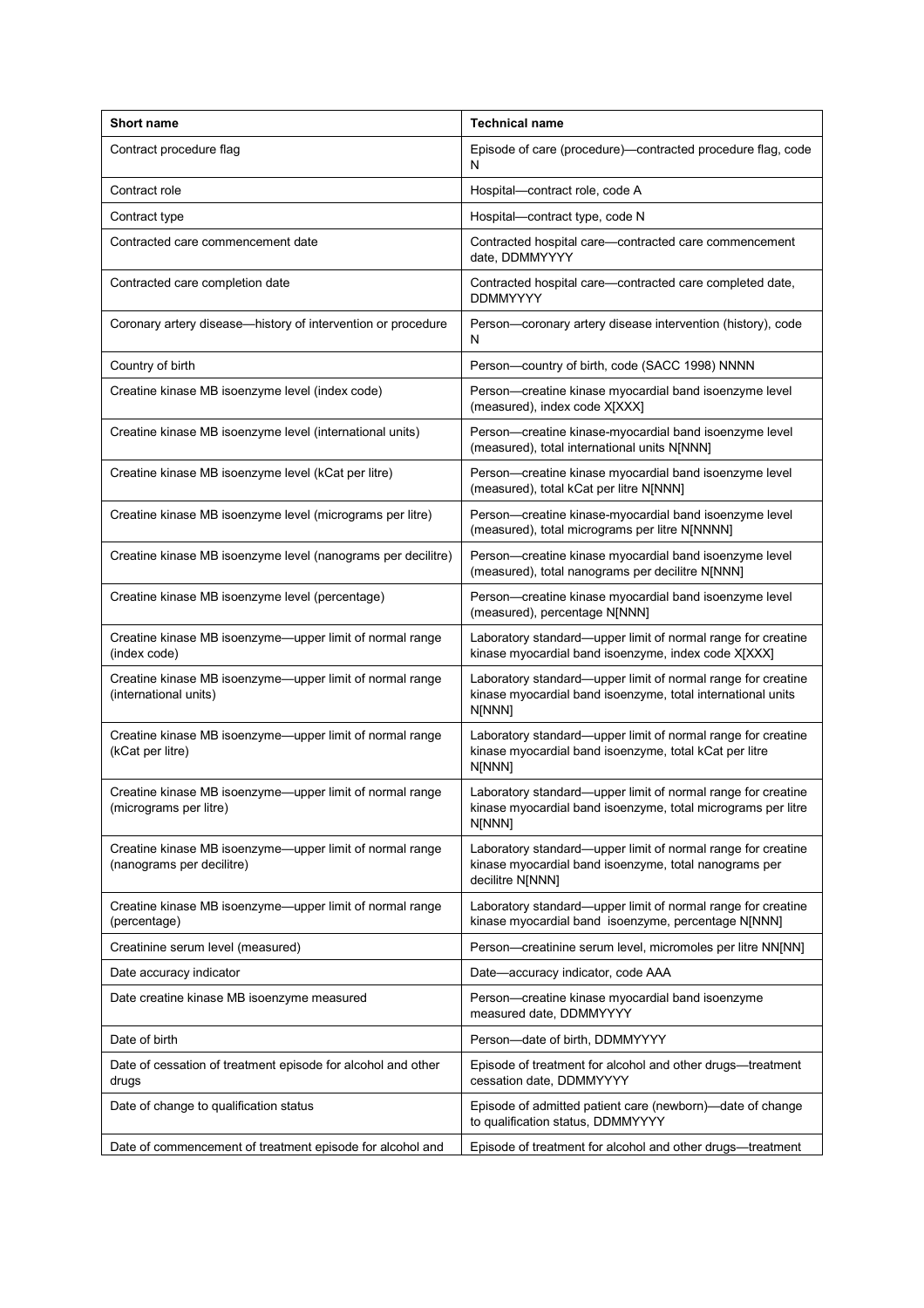| <b>Short name</b>                                                                       | <b>Technical name</b>                                                                          |
|-----------------------------------------------------------------------------------------|------------------------------------------------------------------------------------------------|
| other drugs                                                                             | commencement date, DDMMYYYY                                                                    |
| Date of completion of last previous pregnancy                                           | Pregnancy (last previous)—pregnancy completion date,<br><b>DDMMYYYY</b>                        |
| Date of death                                                                           | Person-date of death, DDMMYYYY                                                                 |
| Date of diagnosis                                                                       | Patient-diagnosis date, DDMMYYYY                                                               |
| Date of diagnosis of cancer                                                             | Patient-diagnosis date (cancer), DDMMYYYY                                                      |
| Date of diagnosis of first recurrence                                                   | Patient-diagnosis date (first recurrence of cancer),<br><b>DDMMYYYY</b>                        |
| Date of first angioplasty balloon inflation or stenting                                 | Person—first angioplasty balloon inflation or stenting date,<br><b>DDMMYYYY</b>                |
| Date of first contact                                                                   | Community nursing service episode—first contact date,<br><b>DDMMYYYY</b>                       |
| Date of first delivery of service                                                       | Episode of care (community setting)—first service delivery<br>date, DDMMYYYY                   |
| Date of intravenous fibrinolytic therapy                                                | Person-intravenous fibrinolytic therapy date, DDMMYYYY                                         |
| Date of last contact                                                                    | Community nursing service episode-last contact date,<br><b>DDMMYYYY</b>                        |
| Date of procedure                                                                       | Episode of admitted patient care (procedure)-procedure<br>commencement date, DDMMYYYY          |
| Date of referral to rehabilitation                                                      | Health service event—referral to rehabilitation service date,<br><b>DDMMYYYY</b>               |
| Date of surgical treatment for cancer                                                   | Cancer treatment-surgical procedure date, DDMMYYYY                                             |
| Date of triage                                                                          | Non-admitted patient emergency department service<br>episode-triage date, DDMMYYYY             |
| Date patient presents                                                                   | Health service event-presentation date, DDMMYYYY                                               |
| Date troponin measured                                                                  | Person-troponin level measured date, DDMMYYYY                                                  |
| Day program attendances                                                                 | Establishment—number of day centre attendances, total<br>N[NNNN]                               |
| Degree of spread of cancer                                                              | Person with cancer-degree of spread of a cancer, code N                                        |
| Department of Veterans' Affairs file number                                             | Person-government funding identifier, Department of<br>Veterans' Affairs file number AAXXNNNNA |
| Department of Veterans' Affairs patient                                                 | Episode of care-funding eligibility indicator (Department of<br>Veterans Affairs), code N      |
| Dependency in activities of daily living-bathing                                        | Person-dependency in activities of daily living (bathing),<br>code N                           |
| Dependency in activities of daily living-bed mobility                                   | Person-dependency in activities of daily living (bed mobility),<br>code N                      |
| Dependency in activities of daily living-bladder continence                             | Person-dependency in activities of daily living (bladder<br>continence), code N                |
| Dependency in activities of daily living-bowel continence                               | Person-dependency in activities of daily living (bowel<br>continence), code N                  |
| Dependency in activities of daily living-day-time technical<br>nursing care requirement | Person—technical nursing care requirement (day-time), total<br>minutes NNN                     |
| Dependency in activities of daily living-dressing                                       | Person—dependency in activities of daily living (dressing),<br>code N                          |
| Dependency in activities of daily living-eating                                         | Person-dependency in activities of daily living (eating), code<br>N                            |
| Dependency in activities of daily living—evening technical                              | Person—technical nursing care requirement (evening), total                                     |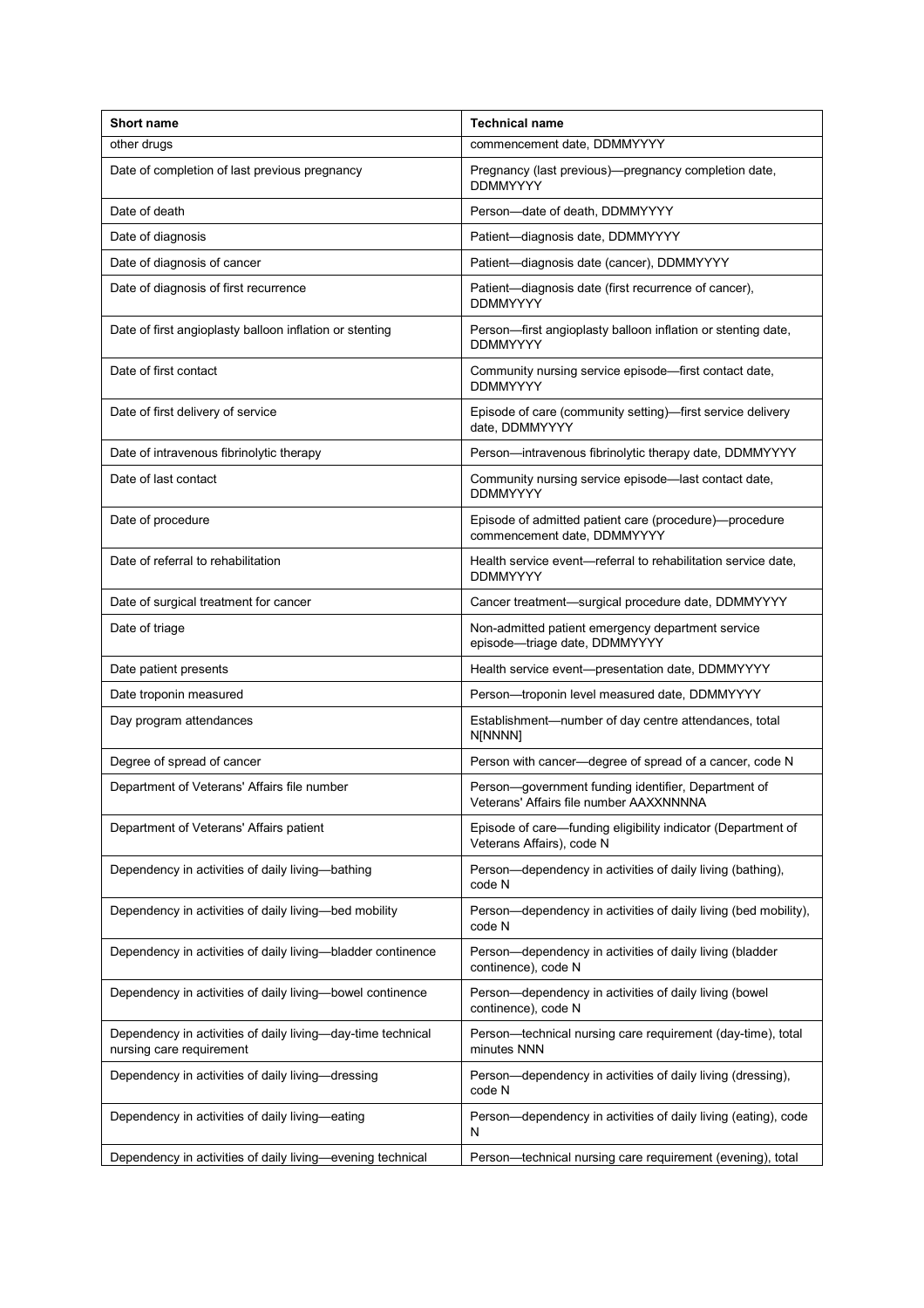| <b>Short name</b>                                                                         | <b>Technical name</b>                                                                            |
|-------------------------------------------------------------------------------------------|--------------------------------------------------------------------------------------------------|
| nursing care requirement                                                                  | minutes NNN                                                                                      |
| Dependency in activities of daily living-extra surveillance                               | Person-dependency in activities of daily living (extra<br>surveillance), code N                  |
| Dependency in activities of daily living-infrequent technical<br>nursing care requirement | Person-technical nursing care requirement (infrequent), total<br>minutes NNN                     |
| Dependency in activities of daily living-mobility                                         | Person-dependency in activities of daily living (mobility),<br>code N                            |
| Dependency in activities of daily living-night-time technical<br>nursing care requirement | Person—technical nursing care requirement (night-time), total<br>minutes NNN                     |
| Dependency in activities of daily living-toileting                                        | Person—dependency in activities of daily living (toileting),<br>code N                           |
| Dependency in activities of daily living—transferring                                     | Person-dependency in activities of daily living (transferring),<br>code N                        |
| Diabetes status                                                                           | Person-diabetes mellitus status, code NN                                                         |
| Diabetes therapy type                                                                     | Person-diabetes therapy type, code NN                                                            |
| Diagnosis onset type                                                                      | Episode of admitted patient care—diagnosis onset type, code<br>N                                 |
| Diagnosis related group                                                                   | Episode of admitted patient care-diagnosis related group,<br>code (AR-DRG v5.1) ANNA             |
| Difficulty with activities                                                                | Person-level of difficulty with activities in life areas, code<br>(ICF 2001) N                   |
| Division of General Practice number                                                       | Division of general practice-organisation identifier, NNN                                        |
| Dyslipidaemia treatment indicator                                                         | Person-dyslipidaemia treatment with anti-lipid medication<br>indicator (current), code N         |
| Electrocardiogram change location                                                         | Person-electrocardiogram change location, code N                                                 |
| Electrocardiogram change type                                                             | Person-electrocardiogram change type, code N                                                     |
| Electronic communication address (person)                                                 | Person (address)—electronic communication address, text<br>[X(250)]                              |
| Electronic communication address (service provider<br>organisation)                       | Service provider organisation (address)-electronic<br>communication address, text [X(250)]       |
| Electronic communication medium (person)                                                  | Person (address)—electronic communication medium, code N                                         |
| Electronic communication medium (service provider<br>organisation)                        | Service provider organisation (address)-electronic<br>communication medium, code N               |
| Electronic communication usage code (person)                                              | Person (address)—electronic communication usage, code N                                          |
| Emergency department arrival mode - transport                                             | Non-admitted patient emergency department service<br>episode-transport mode (arrival), code N    |
| Emergency department date of commencement of service<br>event                             | Non-admitted patient emergency department service<br>episode-service commencement date, DDMMYYYY |
| Emergency department departure date                                                       | Emergency department stay—physical departure date,<br><b>DDMMYYYY</b>                            |
| Emergency department departure time                                                       | Emergency department stay-physical departure time, hhmm                                          |
| Emergency department episode end date                                                     | Non-admitted patient emergency department service<br>episode-episode end date, DDMMYYYY          |
| Emergency department episode end time                                                     | Non-admitted patient emergency department service<br>episode-episode end time, hhmm              |
| Emergency department service episode end status                                           | Non-admitted patient emergency department service<br>episode-episode end status, code N          |
| Emergency department time of commencement of service                                      | Non-admitted patient emergency department service                                                |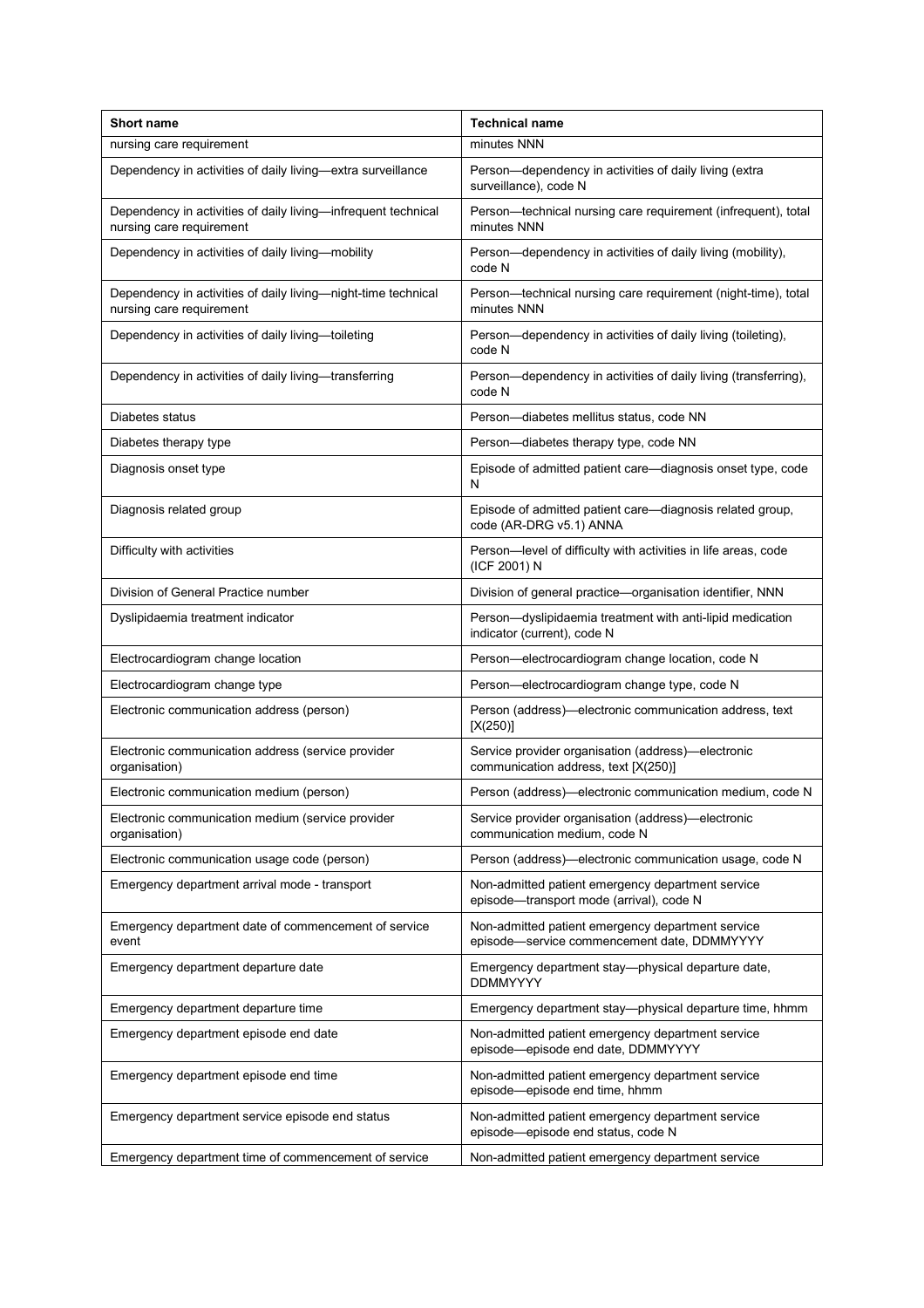| <b>Short name</b>                                        | <b>Technical name</b>                                                                                                              |
|----------------------------------------------------------|------------------------------------------------------------------------------------------------------------------------------------|
| event                                                    | episode-service commencement time, hhmm                                                                                            |
| Emergency department waiting time to admission           | Non-admitted patient emergency department service<br>episode—waiting time (to hospital admission), total hours and<br>minutes NNNN |
| Emergency department waiting time to service delivery    | Non-admitted patient emergency department service<br>episode-waiting time (to service delivery), total minutes<br><b>NNNNN</b>     |
| Employment status (admitted patient)                     | Person-labour force status, acute hospital and private<br>psychiatric hospital admission code N                                    |
| Employment status—public psychiatric hospital admissions | Person-labour force status, public psychiatric hospital<br>admission code N                                                        |
| Environmental factor                                     | Person-environmental factor, code (ICF 2001) AN[NNN]                                                                               |
| Episode of residential care end date                     | Episode of residential care-episode end date, DDMMYYYY                                                                             |
| Episode of residential care end mode                     | Episode of residential care-episode end mode, code N                                                                               |
| Episode of residential care start date                   | Episode of residential care-episode start date, DDMMYYYY                                                                           |
| Episode of residential care start mode                   | Episode of residential care—episode start mode, code N                                                                             |
| Erectile dysfunction                                     | Person (male)-erectile dysfunction, code N                                                                                         |
| Establishment identifier                                 | Establishment-organisation identifier (Australian),<br><b>NNX[X]NNNNN</b>                                                          |
| Establishment number                                     | Establishment-organisation identifier (state/territory),<br><b>NNNNN</b>                                                           |
| Establishment sector                                     | Establishment-sector, code N                                                                                                       |
| Establishment type                                       | Establishment—establishment type, sector and services<br>provided code AN.N{.N}                                                    |
| Extended wait patient                                    | Elective surgery waiting list episode-extended wait patient<br>indicator, code N                                                   |
| Extent of participation                                  | Person—extent of participation in a life area, code (ICF 2001)<br>N                                                                |
| External cause (admitted patient)                        | Injury event-external cause, code (ICD-10-AM 5th edn)<br>ANN{.N[N]}                                                                |
| External cause (non-admitted patient)                    | Injury event-external cause, non-admitted patient code NN                                                                          |
| External cause-human intent                              | Injury event-human intent of injury, code NN                                                                                       |
| Family name                                              | Person (name)-family name, text X[X(39)]                                                                                           |
| Fasting status                                           | Health service event-fasting indicator, code N                                                                                     |
| Fibrinolytic drug used                                   | Person-fibrinolytic drug administered, code N                                                                                      |
| Fibrinolytic therapy status                              | Person-fibrinolytic therapy status, code NN                                                                                        |
| First day of the last menstrual period                   | Pregnancy-first day of the last menstrual period, date<br><b>DDMMYYYY</b>                                                          |
| Floor/level number (person)                              | Person (address)-floor/level identifier, [NNNA]                                                                                    |
| Floor/level number (service provider organisation)       | Service provider organisation (address)-floor/level identifier,<br>[NNNA]                                                          |
| Floor/level type (person)                                | Person (address)—floor/level type, code A[A]                                                                                       |
| Floor/level type (service provider organisation)         | Service provider organisation (address)-floor/level type, code<br>A[A]                                                             |
| Foot deformity                                           | Person-foot deformity indicator, code N                                                                                            |
| Foot lesion (active)                                     | Person-foot lesion indicator (active), code N                                                                                      |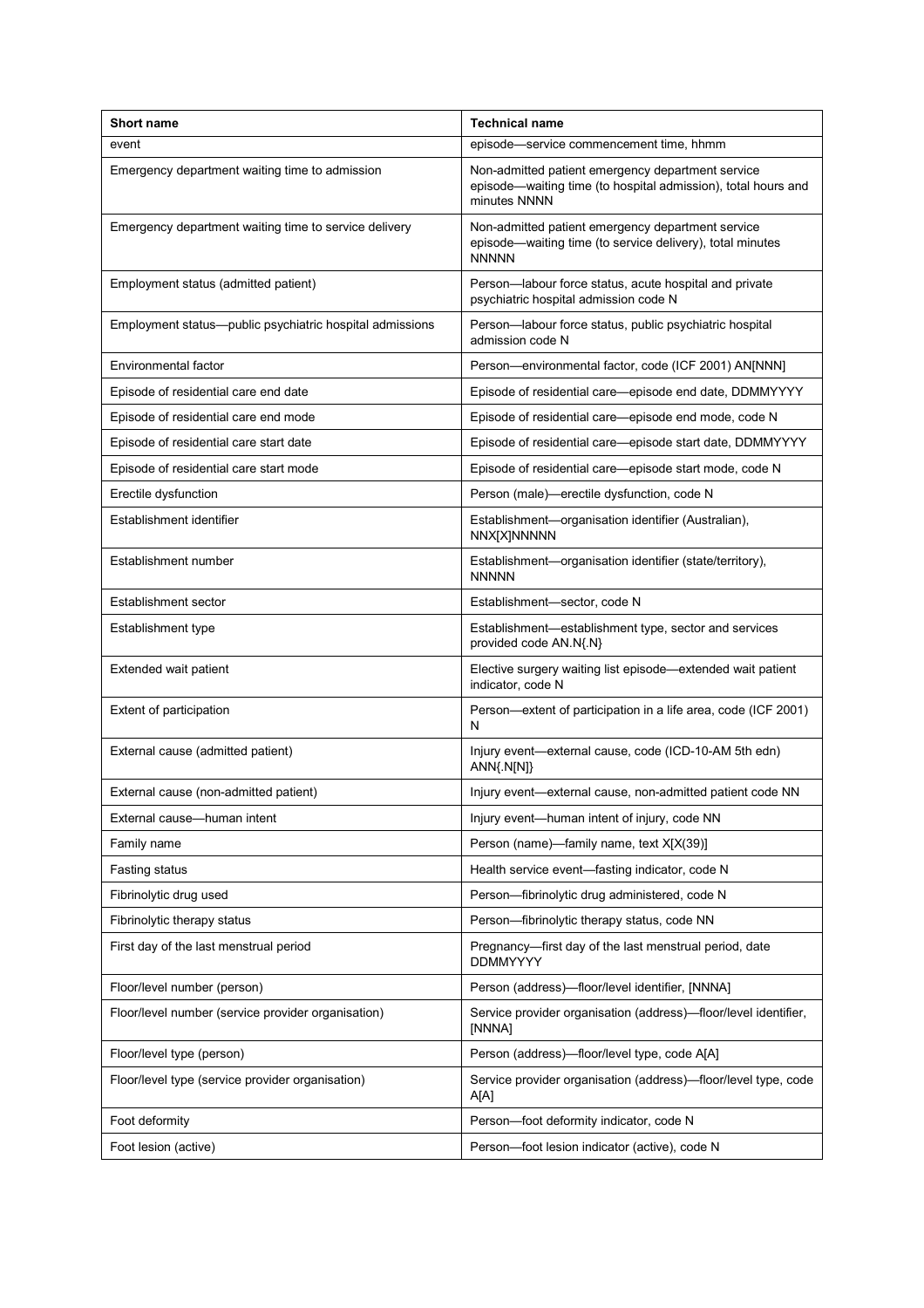| <b>Short name</b>                                                        | <b>Technical name</b>                                                                                               |
|--------------------------------------------------------------------------|---------------------------------------------------------------------------------------------------------------------|
| Foot ulcer (history)                                                     | Person-foot ulcer indicator (history), code N                                                                       |
| Foot ulcer (current)                                                     | Person-foot ulcer indicator (current), code N                                                                       |
| Formal community support access status                                   | Person-formal community support access indicator (current),<br>code N                                               |
| Full-time equivalent staff (mental health)-all staff                     | Establishment (mental health)-full-time equivalent staff<br>(paid), total N[NNN{.N}]                                |
| Full-time equivalent staff-administrative and clerical staff             | Establishment-full-time equivalent staff (paid) (administrative<br>and clerical staff), average N[NNN{.N}]          |
| Full-time equivalent staff-average                                       | Establishment—full-time equivalent staff (paid), average<br>N[NNN{.N}]                                              |
| Full-time equivalent staff-carer consultants                             | Establishment-full-time equivalent staff (paid) (carer<br>consultants), average N[NNN{.N}]                          |
| Full-time equivalent staff-consultant psychiatrists and<br>psychiatrists | Establishment-full-time equivalent staff (paid) (consultant<br>psychiatrists and psychiatrists), average N[NNN{.N}] |
| Full-time equivalent staff-consumer consultants                          | Establishment-full-time equivalent staff (paid) (consumer<br>consultants), average N[NNN{.N}]                       |
| Full-time equivalent staff-diagnostic and health professionals           | Establishment-full-time equivalent staff (paid) (diagnostic<br>and health professionals), average N[NNN{.N}]        |
| Full-time equivalent staff-domestic and other staff                      | Establishment-full-time equivalent staff (paid) (domestic and<br>other staff), average N[NNN{.N}]                   |
| Full-time equivalent staff-enrolled nurses                               | Establishment-full-time equivalent staff (paid) (enrolled<br>nurses), average N[NNN{.N}]                            |
| Full-time equivalent staff-occupational therapists                       | Establishment-full-time equivalent staff (paid) (occupational<br>therapists), average N[NNN{.N}]                    |
| Full-time equivalent staff-other diagnostic and health<br>professionals  | Establishment-full-time equivalent staff (paid) (other<br>diagnostic and health professionals), average N[NNN{.N}]  |
| Full-time equivalent staff-other medical officers                        | Establishment—full-time equivalent staff (paid) (other medical<br>officers), average N[NNN{.N}]                     |
| Full-time equivalent staff-other personal care staff                     | Establishment-full-time equivalent staff (paid) (other personal<br>care staff), average N[NNN{.N}]                  |
| Full-time equivalent staff-psychiatry registrars and trainees            | Establishment—full-time equivalent staff (paid) (psychiatry<br>registrars and trainees), average N[NNN{.N}]         |
| Full-time equivalent staff-psychologists                                 | Establishment-full-time equivalent staff (paid)<br>(psychologists), average N[NNN{.N}]                              |
| Full-time equivalent staff-registered nurses                             | Establishment-full-time equivalent staff (paid) (registered<br>nurses), average N[NNN{.N}]                          |
| Full-time equivalent staff-salaried medical officers                     | Establishment—full-time equivalent staff (paid) (salaried<br>medical officers), average N[NNN{.N}]                  |
| Full-time equivalent staff-social workers                                | Establishment-full-time equivalent staff (paid) (social<br>workers), average N[NNN{.N}]                             |
| Full-time equivalent staff-student nurses                                | Establishment-full-time equivalent staff (paid) (student<br>nurses), average N[NNN{.N}]                             |
| Full-time equivalent staff-trainee/pupil nurses                          | Establishment-full-time equivalent staff (paid) (trainee/pupil<br>nurses), average N[NNN{.N}]                       |
| Functional stress test element                                           | Person-functional stress test element, code N                                                                       |
| Functional stress test ischaemic result                                  | Person-functional stress test ischaemic result, code N                                                              |
| Funding source for hospital patient                                      | Episode of care-principal source of funding, hospital code<br><b>NN</b>                                             |
| Geographical location of establishment                                   | Establishment-geographical location, code (ASGC 2006)                                                               |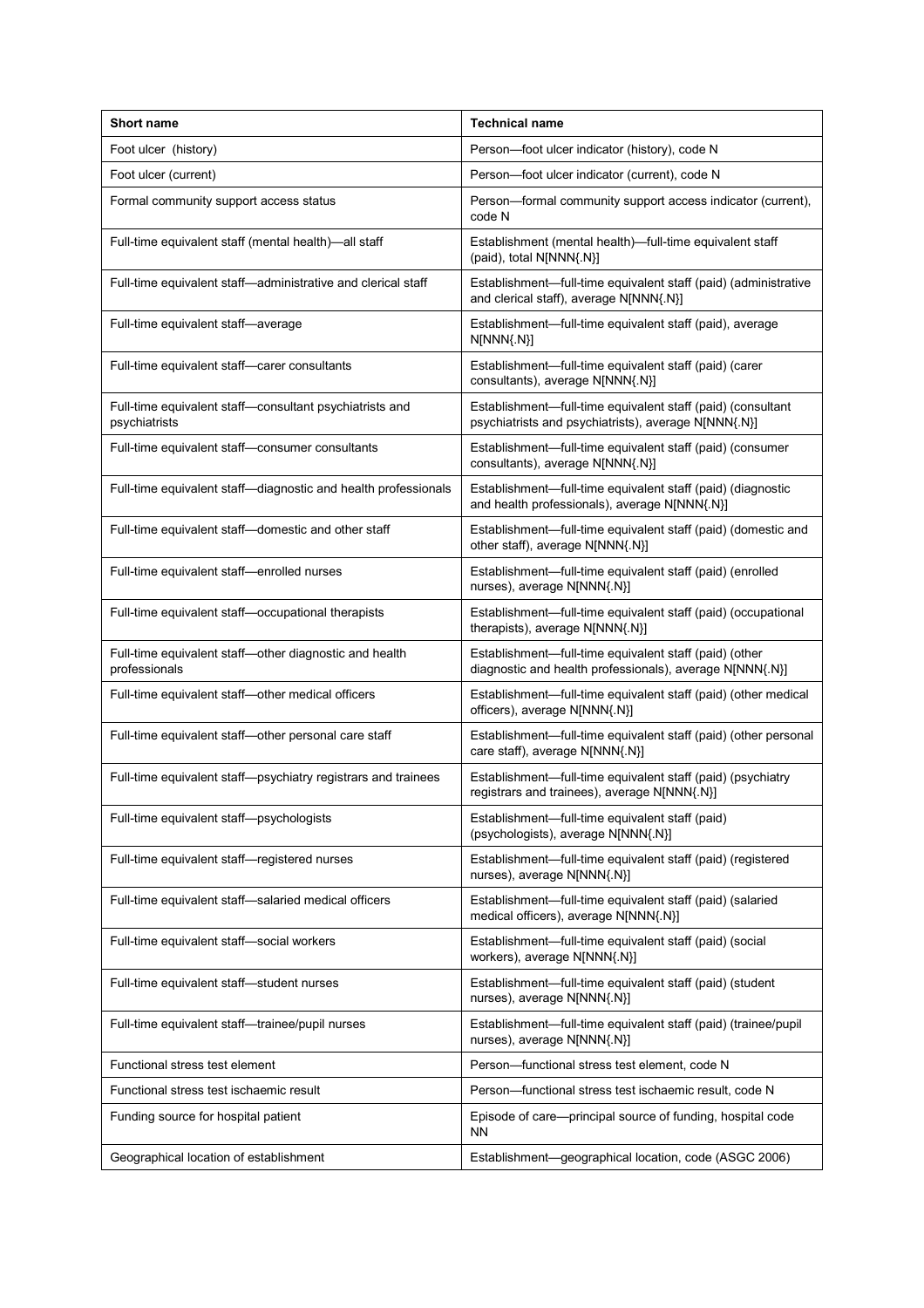| <b>Short name</b>                                                                       | <b>Technical name</b>                                                                                                                                                                             |
|-----------------------------------------------------------------------------------------|---------------------------------------------------------------------------------------------------------------------------------------------------------------------------------------------------|
|                                                                                         | <b>NNNNN</b>                                                                                                                                                                                      |
| Geographical location of service delivery outlet                                        | Service delivery outlet—geographic location, code (ASGC<br>2006) NNNNN                                                                                                                            |
| Gestational age                                                                         | Female (pregnant)—estimated gestational age, total weeks<br><b>NN</b>                                                                                                                             |
| Given name sequence number                                                              | Person (name)—given name sequence number, code N                                                                                                                                                  |
| Given name(s)                                                                           | Person (name)—given name, text [X(40)]                                                                                                                                                            |
| Glycoprotein IIb/IIIa receptor antagonist (status)                                      | Person-glycoprotein IIb/IIIa receptor antagonist status, code<br><b>NN</b>                                                                                                                        |
| Glycosylated Haemoglobin-upper limit of normal range<br>(percentage)                    | Laboratory standard-upper limit of normal range of<br>glycosylated haemoglobin, percentage N[N].N                                                                                                 |
| Glycosylated haemoglobin level (measured)                                               | Person-glycosylated haemoglobin level (measured),<br>percentage N[N].N                                                                                                                            |
| Goal of care                                                                            | Community nursing service episode-goal of care, code NN                                                                                                                                           |
| Grants to non-government organisations-accommodation<br>services                        | Specialised mental health service organisation-<br>accommodation services grants to non-government<br>organisations, total Australian currency N[N(8)]                                            |
| Grants to non-government organisations—advocacy services                                | Specialised mental health service organisation-advocacy<br>services grants to non-government organisations, total<br>Australian currency N[N(8)]                                                  |
| Grants to non-government organisations-community<br>awareness/health promotion services | Specialised mental health service organisation-community<br>awareness/health promotion services grants to non-<br>government organisations (financial year), total Australian<br>currency N[N(8)] |
| Grants to non-government organisations-counselling<br>services                          | Specialised mental health service organisation-counselling<br>services grants to non-government organisations, total<br>Australian currency N[N(8)]                                               |
| Grants to non-government organisations-independent living<br>skills support services    | Specialised mental health service organisation-independent<br>living skills support services grants to non-government<br>organisations, total Australian currency N[N(8)]                         |
| Grants to non-government organisations-other and<br>unspecified mental health services  | Specialised mental health service organisation-other and<br>unspecified mental health services grants to non-government<br>organisations, total Australian currency N[N(8)]                       |
| Grants to non-government organisations-pre-vocational<br>training services              | Specialised mental health service organisation-pre-<br>vocational training services grants for non-government<br>organisations, total Australian currency N[N(8)]                                 |
| Grants to non-government organisations--psychosocial<br>support services                | Specialised mental health service organisation-psychosocial<br>support services grants for non-government organisations,<br>total Australian currency N[N(8)]                                     |
| Grants to non-government organisations-recreation services                              | Specialised mental health service organisation-recreation<br>services grants to non-government organisations, total<br>Australian currency N[N(8)]                                                |
| Grants to non-government organisations—respite services                                 | Specialised mental health service organisation-respite<br>services grants to non-government organisations, total<br>Australian currency N[N(8)]                                                   |
| Grants to non-government organisations-self-help support<br>group services              | Specialised mental health service organisation-self-help<br>support groups services grants for non-government<br>organisations, total Australian currency N[N(8)]                                 |
| Gross capital expenditure (accrual accounting)—buildings and<br>building services       | Establishment-gross capital expenditure (accrual<br>accounting) (buildings and building services) (financial year),<br>total Australian currency N[N(8)]                                          |
| Gross capital expenditure (accrual accounting)—constructions                            | Establishment-gross capital expenditure (accrual<br>accounting) (constructions) (financial year), total Australian                                                                                |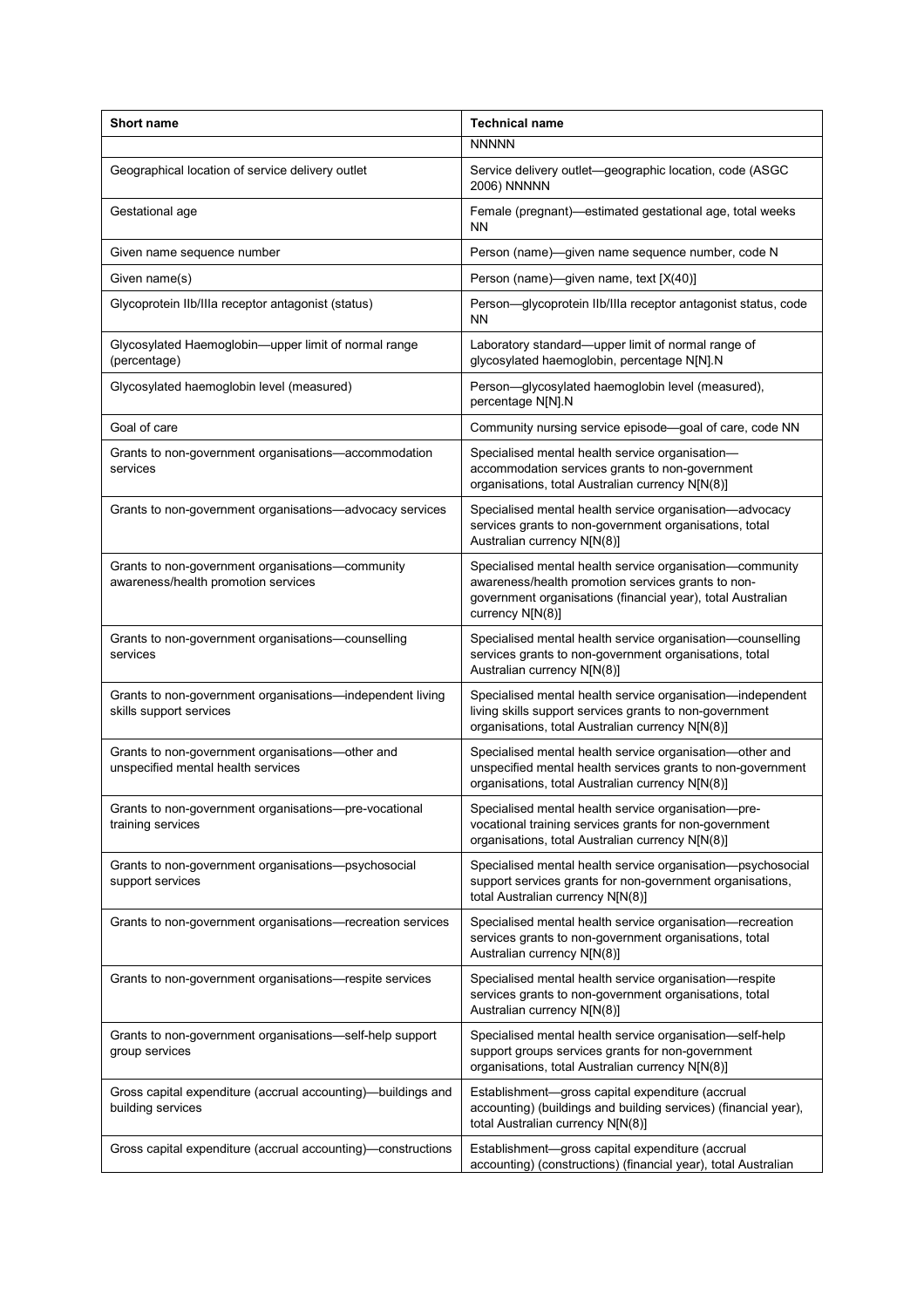| <b>Short name</b>                                                                          | <b>Technical name</b>                                                                                                                                                                       |
|--------------------------------------------------------------------------------------------|---------------------------------------------------------------------------------------------------------------------------------------------------------------------------------------------|
|                                                                                            | currency N[N(8)]                                                                                                                                                                            |
| Gross capital expenditure (accrual accounting)—equipment                                   | Establishment-gross capital expenditure (accrual<br>accounting) (equipment) (financial year), total Australian<br>currency N[N(8)]                                                          |
| Gross capital expenditure (accrual accounting)—information<br>technology                   | Establishment-gross capital expenditure (accrual<br>accounting) (information technology) (financial year), total<br>Australian currency N[N(8)]                                             |
| Gross capital expenditure (accrual accounting)-intangible<br>assets                        | Establishment-gross capital expenditure (accrual<br>accounting) (intangible assets) (financial year), total Australian<br>currency N[N(8)]                                                  |
| Gross capital expenditure (accrual accounting)-land                                        | Establishment-gross capital expenditure (accrual<br>accounting) (land) (financial year), total Australian currency<br>N[N(8)]                                                               |
| Gross capital expenditure (accrual accounting)-major<br>medical equipment                  | Establishment-gross capital expenditure (accrual<br>accounting) (major medical equipment) (financial year), total<br>Australian currency N[N(8)]                                            |
| Gross capital expenditure (accrual accounting)—other<br>equipment                          | Establishment-gross capital expenditure (accrual<br>accounting) (other equipment) (financial year), total Australian<br>currency N[N(8)]                                                    |
| Gross capital expenditure (accrual accounting)—transport                                   | Establishment-gross capital expenditure (accrual<br>accounting) (transport) (financial year), total Australian<br>currency N[N(8)]                                                          |
| Gross capital expenditure-computer equipment/installations                                 | Establishment-gross capital expenditure (computer<br>equipment/installations) (financial year), total Australian<br>currency N[N(8)]                                                        |
| Gross capital expenditure-intangible assets                                                | Establishment-gross capital expenditure (intangible assets)<br>(financial year), total Australian currency N[N(8)]                                                                          |
| Gross capital expenditure-land and buildings                                               | Establishment-gross capital expenditure (land and buildings)<br>(financial year), total Australian currency N[N(8)]                                                                         |
| Gross capital expenditure—major medical equipment                                          | Establishment-gross capital expenditure (major medical<br>equipment) (financial year), total Australian currency N[N(8)]                                                                    |
| Gross capital expenditure-other                                                            | Establishment-gross capital expenditure (other capital<br>expenditure) (financial year), total Australian currency N[N(8)]                                                                  |
| Gross capital expenditure-plant and other equipment                                        | Establishment-gross capital expenditure (plant and other<br>equipment) (financial year), total Australian currency N[N(8)]                                                                  |
| Group sessions (public psychiatric, alcohol and drug<br>hospital)—emergency and outpatient | Establishment (public psychiatric or alcohol and drug<br>hospital)—number of group session occasions of service for<br>non-admitted patients (emergency and outpatient), total<br>N[NNNNNN] |
| Group sessions (public psychiatric, alcohol and drug<br>hospital)—outreach and community   | Establishment (public psychiatric or alcohol and drug<br>hospital)—number of group session occasions of service for<br>non-admitted patients (outreach and community), total<br>N[NNNNNN]   |
| Group sessions-alcohol and other drug                                                      | Establishment-number of group session occasions of service<br>for non-admitted patients (alcohol and drug), total N[NNNNN]                                                                  |
| Group sessions-allied health services                                                      | Establishment-number of group session occasions of service<br>for non-admitted patients (allied health services), total<br>N[NNNNN]                                                         |
| Group sessions-community health services                                                   | Establishment-number of group session occasions of service<br>for non-admitted patients (community health services), total<br>N[NNNNN]                                                      |
| Group sessions-dental                                                                      | Establishment-number of group session occasions of service<br>for non-admitted patients (dental), total N[NNNNN]                                                                            |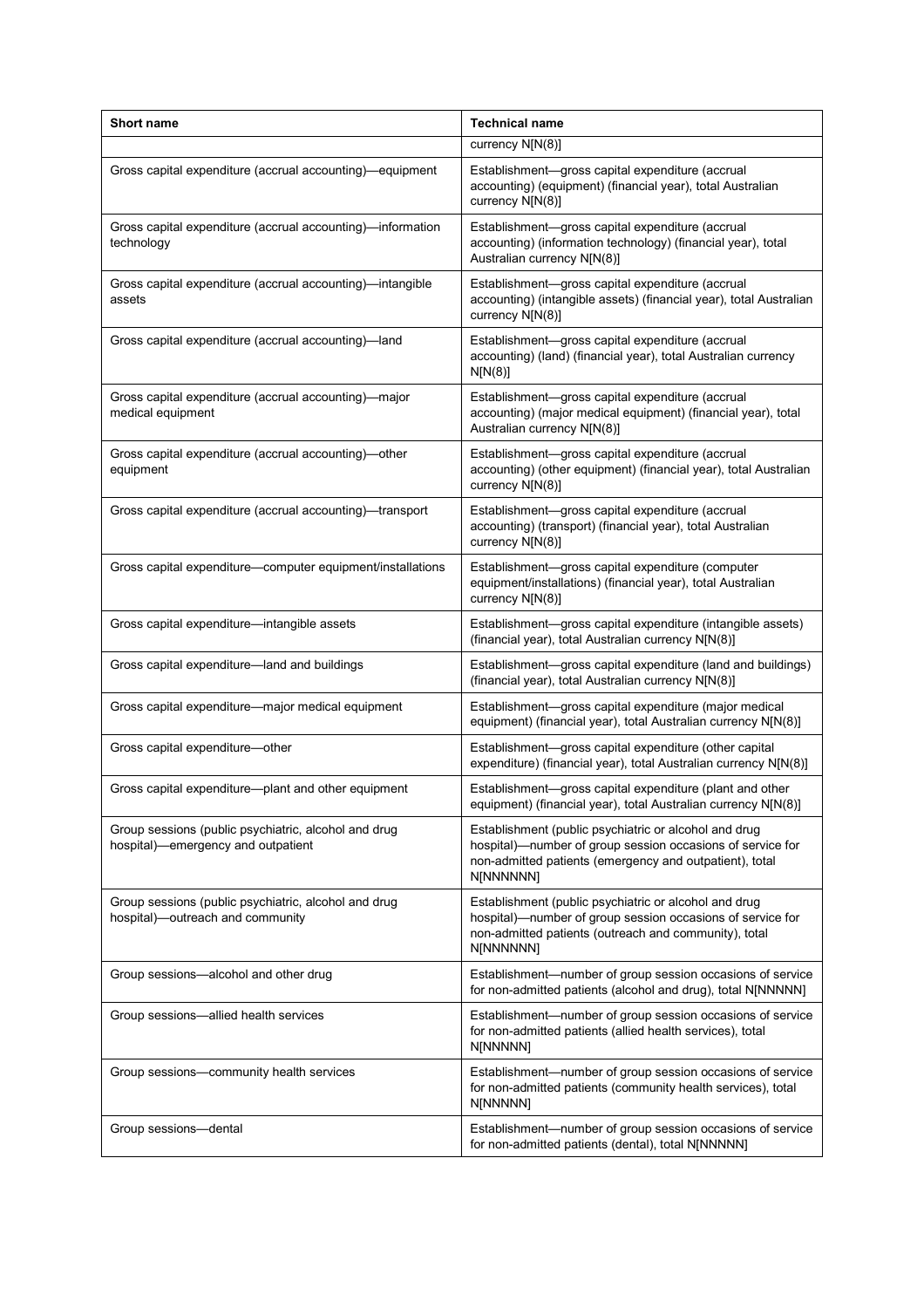| <b>Short name</b>                                           | <b>Technical name</b>                                                                                                                          |
|-------------------------------------------------------------|------------------------------------------------------------------------------------------------------------------------------------------------|
| Group sessions-dialysis                                     | Establishment-number of group session occasions of service<br>for non-admitted patients (dialysis), total N[NNNNN]                             |
| Group sessions-district nursing services                    | Establishment-number of group session occasions of service<br>for non-admitted patients (district nursing services), total<br>N[NNNNN]         |
| Group sessions—emergency services                           | Establishment-number of group session occasions of service<br>for non-admitted patients (emergency services), total<br>N[NNNNN]                |
| Group sessions-endoscopy and related procedures             | Establishment-number of group session occasions of service<br>for non-admitted patients (endoscopy and related<br>procedures), total N[NNNNN]  |
| Group sessions-mental health                                | Establishment-number of group session occasions of service<br>for non-admitted patients (mental health), total N[NNNNN]                        |
| Group sessions-other medical/surgical/diagnostic            | Establishment-number of group session occasions of service<br>for non-admitted patients (other medical/surgical/diagnostic),<br>total N[NNNNN] |
| Group sessions-other outreach services                      | Establishment-number of group session occasions of service<br>for non-admitted patients (other outreach services), total<br>N[NNNNN]           |
| Group sessions-pathology                                    | Establishment-number of group session occasions of service<br>for non-admitted patients (pathology), total N[NNNNN]                            |
| Group sessions-pharmacy                                     | Establishment-number of group session occasions of service<br>for non-admitted patients (pharmacy), total N[NNNNN]                             |
| Group sessions-radiology and organ imaging                  | Establishment-number of group session occasions of service<br>for non-admitted patients (radiology and organ imaging), total<br>N[NNNNN]       |
| Health professionals attended (diabetes mellitus)           | Person-health professionals attended for diabetes mellitus<br>(last 12 months), code N                                                         |
| Heart rate                                                  | Person-heart rate, total beats per minute N[NN]                                                                                                |
| Heart rhythm type                                           | Person-heart rhythm type, code N[N]                                                                                                            |
| Height (measured)                                           | Person-height (measured), total centimetres NN[N].N                                                                                            |
| Height (self-reported)                                      | Person-height (self-reported), total centimetres NN[N]                                                                                         |
| Hip circumference (measured)                                | Person-hip circumference (measured), total centimetres<br>NN[N] N                                                                              |
| Histopathological grade                                     | Person with cancer-histopathological grade, code N                                                                                             |
| Hospital insurance status                                   | Patient-hospital insurance status, code N                                                                                                      |
| Hours on-call (not worked) by medical practitioner          | Medical practitioner-hours on-call, total NNN                                                                                                  |
| Hours worked by health professional                         | Health professional—hours worked (in all jobs), total NNN                                                                                      |
| Hours worked by medical practitioner in direct patient care | Medical practitioner-hours worked (in direct patient care),<br>total NNN                                                                       |
| House/property number (person)                              | Person (address)—house/property identifier, text [X(12)]                                                                                       |
| House/property number (service provider organisation)       | Service provider organisation (address)—house/property<br>identifier, text [X(12)]                                                             |
| Household annual gross income range                         | Household-gross income (annual), dollar range code N                                                                                           |
| Household annual gross income range (\$10,000 range)        | Household—gross income (annual), ten thousand dollar range<br>code N[N]                                                                        |
| Hypertension - treatment                                    | Person-hypertension treatment with antihypertensive<br>medication indicator (current), code N                                                  |
| Hypoglycaemia - severe                                      | Person-severe hypoglycaemia indicator, code N                                                                                                  |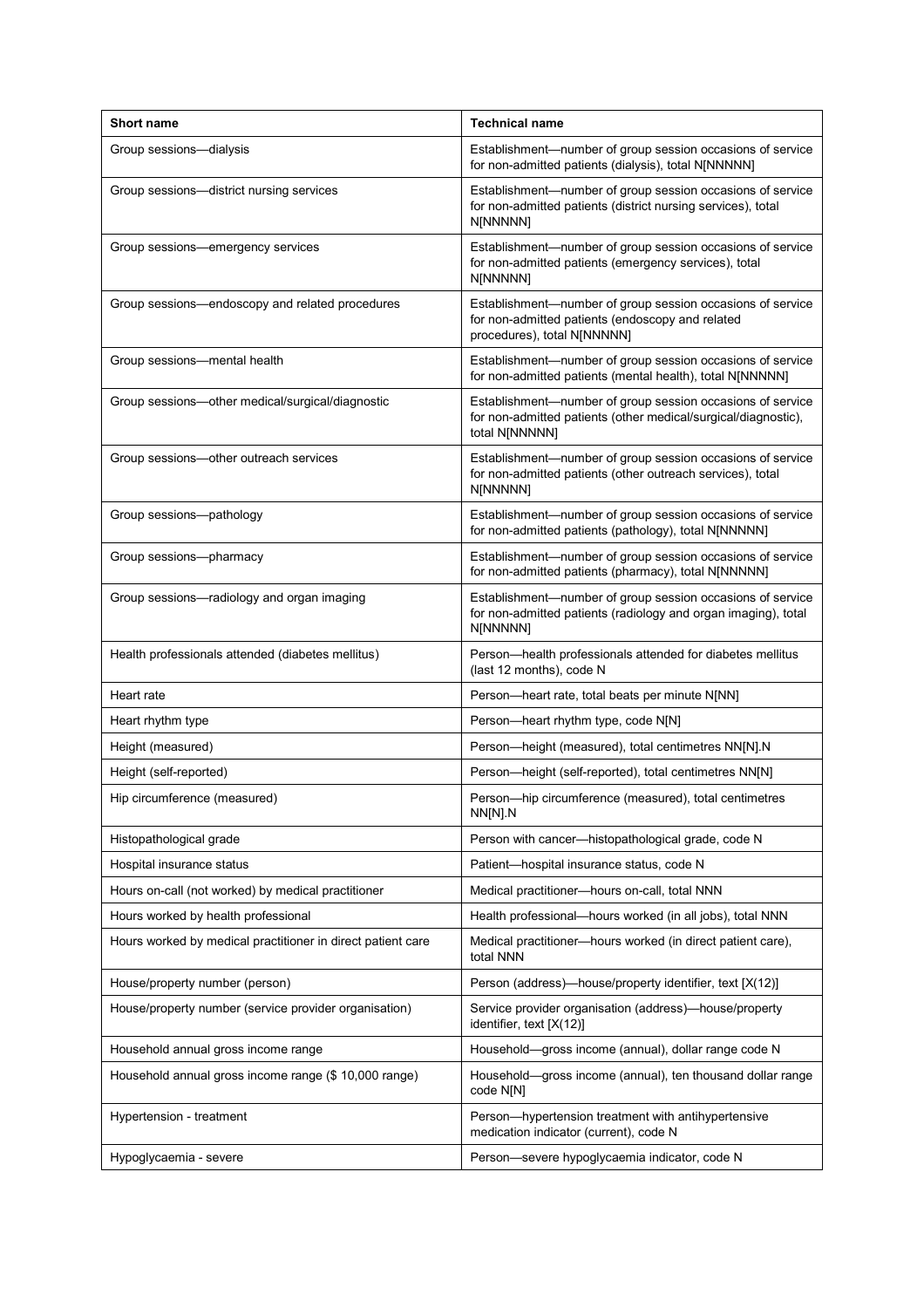| <b>Short name</b>                                                                                 | <b>Technical name</b>                                                                                                                                                                            |
|---------------------------------------------------------------------------------------------------|--------------------------------------------------------------------------------------------------------------------------------------------------------------------------------------------------|
| Impairment of body function                                                                       | Person-extent of impairment of body function, code (ICF<br>2001) N                                                                                                                               |
| Impairment of body structure                                                                      | Person-extent of impairment of body structure, code (ICF<br>2001) N                                                                                                                              |
| Indicator procedure                                                                               | Elective surgery waiting list episode—indicator procedure,<br>code NN                                                                                                                            |
| Indigenous status                                                                                 | Person-Indigenous status, code N                                                                                                                                                                 |
| Individual sessions (public psychiatric, alcohol and drug<br>hospital) - emergency and outpatient | Establishment (public psychiatric or alcohol and drug<br>hospital)-number of individual session occasions of service<br>for non-admitted patients (emergency and outpatient), total<br>N[NNNNNN] |
| Individual sessions (public psychiatric, alcohol and drug<br>hospital)-outreach and community     | Establishment (public psychiatric or alcohol and drug<br>hospital)—number of individual session occasions of service<br>for non-admitted patients (outreach and community), total<br>N[NNNNNN]   |
| Individual sessions-alcohol and drug                                                              | Establishment—number of individual session occasions of<br>service for non-admitted patients (alcohol and drug), total<br>N[NNNNNN]                                                              |
| Individual sessions-allied health services                                                        | Establishment—number of individual session occasions of<br>service for non-admitted patients (allied health services), total<br>N[NNNNNN]                                                        |
| Individual sessions-community health services                                                     | Establishment—number of individual session occasions of<br>service for non-admitted patients (community health services),<br>total N[NNNNNN]                                                     |
| Individual sessions-dental                                                                        | Establishment—number of individual session occasions of<br>service for non-admitted patients (dental), total N[NNNNNN]                                                                           |
| Individual sessions-dialysis                                                                      | Establishment—number of individual session occasions of<br>service for non-admitted patients (dialysis), total N[NNNNNN]                                                                         |
| Individual sessions-district nursing services                                                     | Establishment—number of individual session occasions of<br>service for non-admitted patients (district nursing services),<br>total N[NNNNNN]                                                     |
| Individual sessions-emergency services                                                            | Establishment-number of individual session occasions of<br>service for non-admitted patients (emergency services), total<br>N[NNNNNN]                                                            |
| Individual sessions-endoscopy and related procedures                                              | Establishment-number of individual session occasions of<br>service for non-admitted patients (endoscopy and related<br>procedures), total N[NNNNNN]                                              |
| Individual sessions-mental health                                                                 | Establishment—number of individual session occasions of<br>service for non-admitted patients (mental health), total<br>N[NNNNNN]                                                                 |
| Individual sessions-other medical/surgical/diagnostic                                             | Establishment—number of individual session occasions of<br>service for non-admitted patients (other<br>medical/surgical/diagnostic), total N[NNNNNN]                                             |
| Individual sessions-other outreach services                                                       | Establishment-number of individual session occasions of<br>service for non-admitted patients (other outreach services),<br>total N[NNNNNN]                                                       |
| Individual sessions-pathology                                                                     | Establishment—number of individual session occasions of<br>service for non-admitted patients (pathology), total<br>N[NNNNNN]                                                                     |
| Individual sessions-pharmacy                                                                      | Establishment—number of individual session occasions of<br>service for non-admitted patients (pharmacy), total<br>N[NNNNNN]                                                                      |
| Individual sessions-radiology and organ imaging                                                   | Establishment-number of individual session occasions of<br>service for non-admitted patients (radiology and organ                                                                                |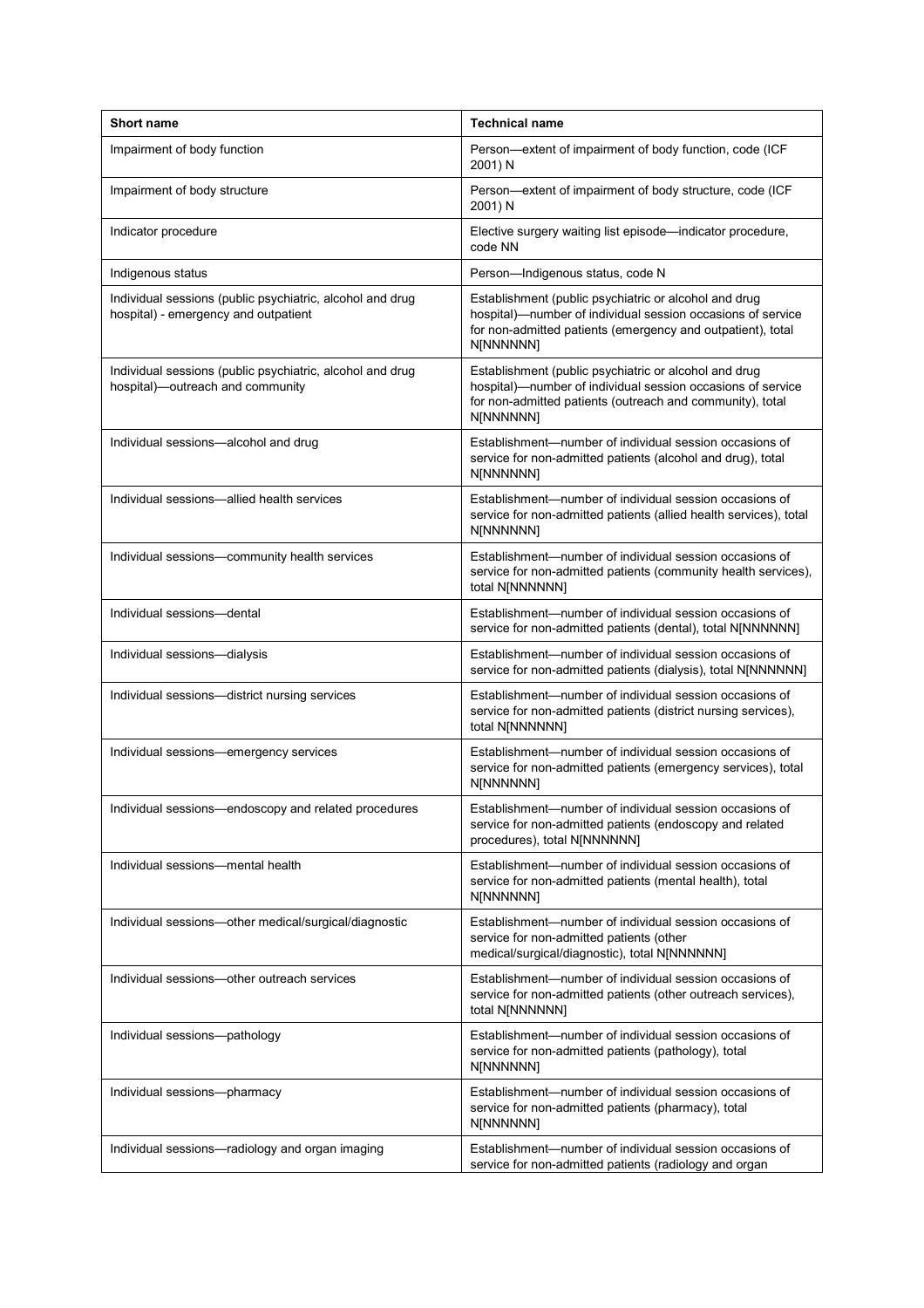| <b>Short name</b>                                                      | <b>Technical name</b>                                                                                    |
|------------------------------------------------------------------------|----------------------------------------------------------------------------------------------------------|
|                                                                        | imaging), total N[NNNNNN]                                                                                |
| Individual/group session indicator                                     | Service contact-group session status, individual/group<br>session indicator code ANN.N                   |
| Infant weight, neonate, stillborn                                      | Birth-birth weight, total grams NNNN                                                                     |
| Influence of environmental factor                                      | Person-extent of environmental factor influence, code (ICF<br>2001) [X]N                                 |
| Informal carer availability                                            | Person (requiring care)-carer availability status, code N                                                |
| Initial visit indicator-diabetes mellitus                              | Patient-initial visit since diagnosis indicator (diabetes<br>mellitus), code N                           |
| Injecting drug use status                                              | Client-injecting drug use status, code N                                                                 |
| Intended length of hospital stay                                       | Episode of admitted patient care—intended length of hospital<br>stay, code N                             |
| Intended place of birth                                                | Birth event—setting of birth (intended), code N                                                          |
| Intention of treatment for cancer                                      | Cancer treatment-intention of treatment, code N                                                          |
| Inter-hospital contracted patient                                      | Episode of admitted patient care-inter-hospital contracted<br>patient status, code N                     |
| Interpreter services required                                          | Person—interpreter service required, yes/no code N                                                       |
| Killip classification code                                             | Person-Killip classification, code N                                                                     |
| Labour force status                                                    | Person-labour force status, code N                                                                       |
| Laterality of primary cancer                                           | Person with cancer-laterality of primary cancer, code [N]                                                |
| Leave days from residential care                                       | Episode of residential care-number of leave days, total<br>N[NN]                                         |
| Length of non-admitted patient emergency department service<br>episode | Non-admitted patient emergency department service<br>episode-service episode length, total minutes NNNNN |
| Length of stay                                                         | Episode of admitted patient care-length of stay (excluding<br>leave days), total N[NN]                   |
| Length of stay (antenatal)                                             | Episode of admitted patient care (antenatal)-length of stay<br>(including leave days), total N[NN]       |
| Length of stay (including leave days)                                  | Episode of admitted patient care-length of stay (including<br>leave days), total N[NN]                   |
| Length of stay (postnatal)                                             | Episode of admitted patient care (postnatal)-length of stay<br>(including leave days), total N[NN]       |
| Lipid-lowering therapy status                                          | Person-lipid-lowering therapy status, code NN                                                            |
| Listing date for care                                                  | Elective care waiting list episode-listing date for care,<br><b>DDMMYYYY</b>                             |
| Living arrangement                                                     | Person-living arrangement, health sector code N                                                          |
| Location of impairment                                                 | Person-location of impairment of body structure, code (ICF<br>2001) N                                    |
| Lot/section number (person)                                            | Person (address)-lot/section identifier, N[X(14)]                                                        |
| Lot/section number (service provider organisation)                     | Service provider organisation (address)—lot/section identifier,<br>N[X(14)]                              |
| Lower limb amputation due to vascular disease                          | Person-lower limb amputation due to vascular disease, code<br>N                                          |
| Main language other than English spoken at home                        | Person-main language other than English spoken at home,<br>code (ASCL 2005) NN{NN}                       |
| Main occupation of person                                              | Person-occupation (main), code (ASCO 2nd edn) N[NNN]{-<br>NN}                                            |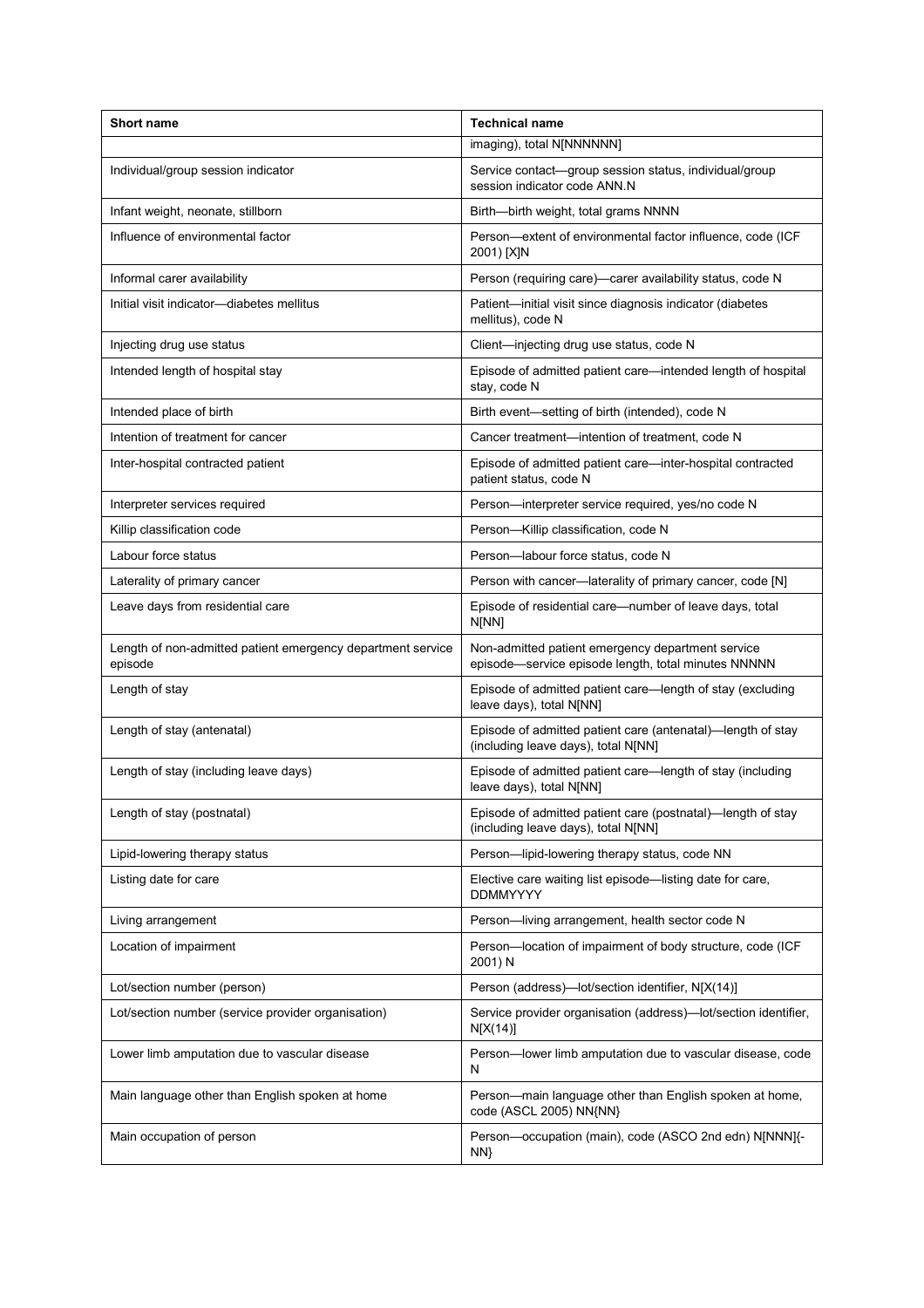| <b>Short name</b>                                                                          | <b>Technical name</b>                                                                                                                                          |
|--------------------------------------------------------------------------------------------|----------------------------------------------------------------------------------------------------------------------------------------------------------------|
| Main treatment type for alcohol and other drugs                                            | Episode of treatment for alcohol and other drugs—treatment<br>type (main), code N                                                                              |
| Major diagnostic category                                                                  | Episode of admitted patient care—major diagnostic category,<br>code (AR-DRG v5.1) NN                                                                           |
| <b>Marital status</b>                                                                      | Person-marital status, code N                                                                                                                                  |
| Maternal medical conditions                                                                | Female (pregnant)-maternal medical condition, code (ICD-<br>10-AM 5th edn) ANN{.N[N]}                                                                          |
| Medicare card number                                                                       | Person-government funding identifier, Medicare card number<br>N(11)                                                                                            |
| Medicare eligibility status                                                                | Person-eligibility status, Medicare code N                                                                                                                     |
| Mental health legal status                                                                 | Episode of care—mental health legal status, code N                                                                                                             |
| Mental health service contact date                                                         | Mental health service contact—service contact date,<br><b>DDMMYYYY</b>                                                                                         |
| Mental health service contact duration                                                     | Mental health service contact—service contact duration, total<br>minutes NNN                                                                                   |
| Mental health service contact—patient/client participation<br>indicator                    | Mental health service contact—patient/client participation<br>indicator, yes/no code N                                                                         |
| Mental health service contact-session type                                                 | Mental health service contact—session type, code N                                                                                                             |
| Mental health services grants to non-government<br>organisations by non-health departments | State or Territory Government—mental health services grants<br>to non-government organisations by non-health departments,<br>total Australian currency N[N(8)] |
| Method of birth                                                                            | Birth event-birth method, code N                                                                                                                               |
| Method of use for principal drug of concern                                                | Client-method of drug use (principal drug of concern), code<br>N                                                                                               |
| Microalbumin level-albumin/creatinine ratio (measured)                                     | Person-microalbumin level (measured), albumin/creatinine<br>ratio N[NN].N                                                                                      |
| Microalbumin level—micrograms per minute (measured)                                        | Person-microalbumin level (measured), total micrograms per<br>minute N[NNN].N                                                                                  |
| Microalbumin level-milligrams per hour (measured)                                          | Person-microalbumin level (measured), total milligrams per<br>24 hour N[NNN].N                                                                                 |
| Microalbumin level-milligrams per litre (measured)                                         | Person-microalbumin level (measured), total milligrams per<br>litre N[NNN].N                                                                                   |
| Microalbumin level-upper limit of normal range<br>(albumin/creatinine ratio)               | Laboratory standard-upper limit of normal range for<br>microalbumin, albumin/creatinine ratio N[NN].N                                                          |
| Microalbumin level-upper limit of normal range (micrograms<br>per minute)                  | Laboratory standard-upper limit of normal range for<br>microalbumin, total micrograms per minute N[NN].N                                                       |
| Microalbumin level-upper limit of normal range (milligrams<br>per hour)                    | Laboratory standard-upper limit of normal range for<br>microalbumin, total milligrams per 24 hour N[NN].N                                                      |
| Microalbumin level-upper limit of normal range (milligrams<br>per litre)                   | Laboratory standard-upper limit of normal range for<br>microalbumin, total milligrams per litre N[NN].N                                                        |
| Minutes of operating theatre time                                                          | Admitted patient hospital stay-operating theatre time, total<br>minutes NNNN                                                                                   |
| Mode of admission                                                                          | Episode of admitted patient care-admission mode, code N                                                                                                        |
| Mode of separation                                                                         | Episode of admitted patient care-separation mode, code N                                                                                                       |
| Morphology of cancer                                                                       | Person with cancer-morphology of cancer, code (ICDO-3)<br>NNNN/N                                                                                               |
| Most valid basis of diagnosis of cancer                                                    | Person with cancer-most valid basis of diagnosis of a<br>cancer, code N                                                                                        |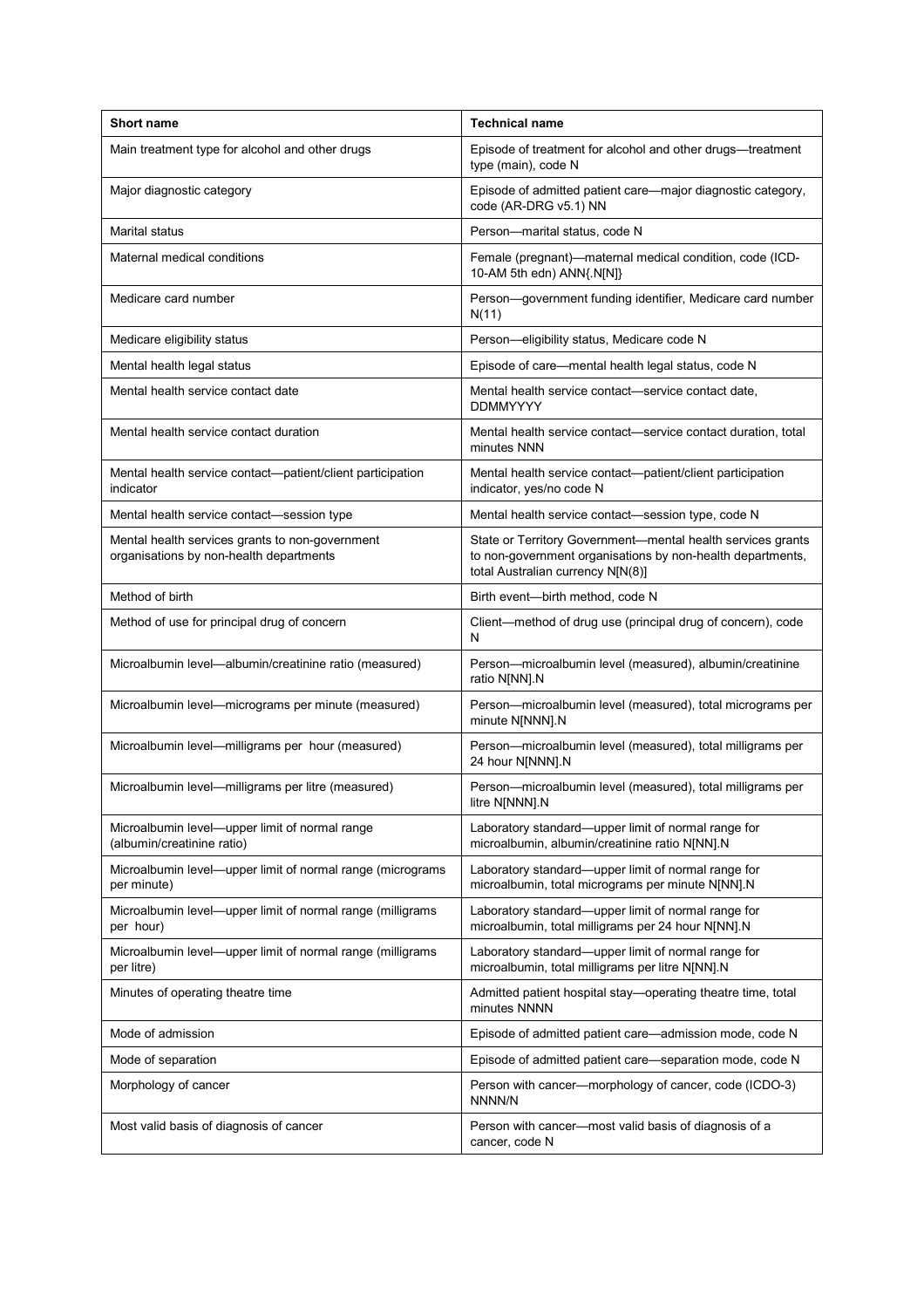| <b>Short name</b>                                                                    | <b>Technical name</b>                                                                                                                                  |
|--------------------------------------------------------------------------------------|--------------------------------------------------------------------------------------------------------------------------------------------------------|
| Mother's original family name                                                        | Person-mother's original family name, text [X(40)]                                                                                                     |
| Multi-disciplinary team status                                                       | Non-admitted patient service event-multi-disciplinary team<br>status, code N                                                                           |
| Myocardial infarction (history)                                                      | Person-myocardial infarction (history), code N                                                                                                         |
| Name context flag                                                                    | Person (name)—name conditional use flag, code N                                                                                                        |
| Name suffix                                                                          | Person (name)—name suffix, text [A(12)]                                                                                                                |
| Name suffix sequence number                                                          | Person (name)-name suffix sequence number, code N                                                                                                      |
| Name title                                                                           | Person (name)—name title, text [A(12)]                                                                                                                 |
| Name title sequence number                                                           | Person (name)—name title sequence number, code N                                                                                                       |
| Name type                                                                            | Person (name)-name type, code N                                                                                                                        |
| Name type (service provider organisation)                                            | Service provider organisation (name)—name type, code N                                                                                                 |
| Narrative description of injury event                                                | Injury event-external cause, text [X(100)]                                                                                                             |
| National standards for mental health services review status                          | Specialised mental health service unit-implementation of<br>National standards for mental health services status, code N                               |
| Nature of main injury (non-admitted patient)                                         | Injury event—nature of main injury, non-admitted patient code<br>$NN{N}$                                                                               |
| Neonatal morbidity                                                                   | Admitted patient (neonate)—neonatal morbidity, code (ICD-<br>10-AM 5th edn) ANN{.N[N]}                                                                 |
| Net capital expenditure (accrual accounting)—buildings and<br>building services      | Establishment-net capital expenditure (accrual accounting)<br>(buildings and building services) (financial year), total<br>Australian currency N[N(8)] |
| Net capital expenditure (accrual accounting)—constructions                           | Establishment-net capital expenditure (accrual accounting)<br>(constructions) (financial year), total Australian currency<br>N[N(8)]                   |
| Net capital expenditure (accrual accounting)—equipment                               | Establishment-net capital expenditure (accrual accounting)<br>(equipment) (financial year), total Australian currency N[N(8)]                          |
| Net capital expenditure (accrual accounting)—information<br>technology               | Establishment-net capital expenditure (accrual accounting)<br>(information technology) (financial year), total Australian<br>currency N[N(8)]          |
| Net capital expenditure (accrual accounting)-intangible<br>assets                    | Establishment-net capital expenditure (accrual accounting)<br>(intangible assets) (financial year), total Australian currency<br>N[N(8)]               |
| Net capital expenditure (accrual accounting)-land                                    | Establishment-net capital expenditure (accrual accounting)<br>(land) (financial year), total Australian currency N[N(8)]                               |
| Net capital expenditure (accrual accounting)-major medical<br>equipment              | Establishment-net capital expenditure (accrual accounting)<br>(major medical equipment) (financial year), total Australian<br>currency N[N(8)]         |
| Net capital expenditure (accrual accounting)-other<br>equipment                      | Establishment-net capital expenditure (accrual accounting)<br>(other equipment) (financial year), total Australian currency<br>N[N(8)]                 |
| Net capital expenditure (accrual accounting)-transport                               | Establishment-net capital expenditure (accrual accounting)<br>(transport) (financial year), total Australian currency N[N(8)]                          |
| New/repeat status                                                                    | Non-admitted patient service event-new/repeat status, code<br>N                                                                                        |
| Non-Australian state/province (person)                                               | Person (address)—non-Australian state/province, text [X(40)]                                                                                           |
| Non-Australian state/province (service provider organisation)                        | Service provider organisation (address)-non-Australian<br>state/province, text [X(40)]                                                                 |
| Non-admitted patient emergency department service<br>episode-triage category, code N | Non-admitted patient emergency department service<br>episode-triage category, code N                                                                   |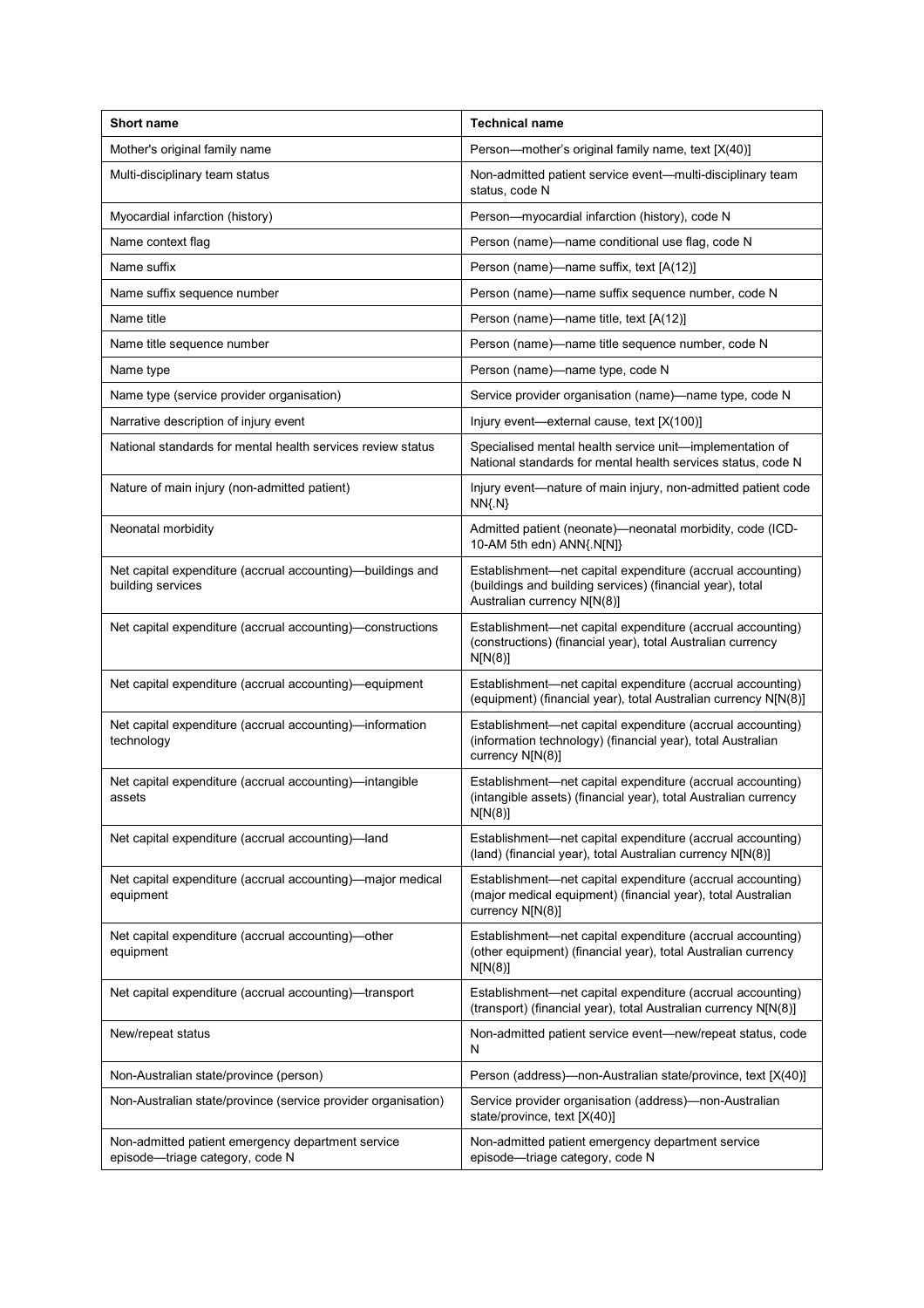| <b>Short name</b>                                                                   | <b>Technical name</b>                                                                                             |
|-------------------------------------------------------------------------------------|-------------------------------------------------------------------------------------------------------------------|
| Number of available beds for admitted patients                                      | Establishment—number of available beds for admitted<br>patients/residents, average N[NNN]                         |
| Number of caesarean sections                                                        | Female-number of caesarean sections, total count N[N]                                                             |
| Number of contacts-psychiatric outpatient clinic/day program                        | Patient-number of psychiatric outpatient clinic/day program<br>attendances (financial year), total days N[NN]     |
| Number of days in special/neonatal intensive care                                   | Episode of admitted patient care-length of stay<br>(special/neonatal intensive care), total days N[NN]            |
| Number of days of hospital-in-the-home care                                         | Episode of admitted patient care-number of days of hospital-<br>in-the-home care, total {N[NN]}                   |
| Number of episodes of residential care                                              | Episode of residential care-number of episodes of residential<br>care, total N[NNN]                               |
| Number of leave periods                                                             | Episode of admitted patient care—number of leave periods,<br>total N[N]                                           |
| Number of qualified days for newborns                                               | Episode of admitted patient care (newborn)—number of<br>qualified days, total N[NNNN]                             |
| Number of service contact dates                                                     | Person-number of service contact dates, total N[NN]                                                               |
| Number of service contacts within a treatment episode for<br>alcohol and other drug | Episode of treatment for alcohol and other drugs-number of<br>service contacts, total N[NN]                       |
| Number of service events (non-admitted patient)                                     | Establishment-number of non-admitted patient service<br>events, total N[NNNNNN]                                   |
| Nursing diagnosis-other                                                             | Episode of care-nursing diagnosis (other), code (NANDA<br>1997-98) N.N[{.N}{.N}{.N}{.N}]                          |
| Nursing diagnosis-principal                                                         | Episode of care-nursing diagnosis (principal), code (NANDA<br>1997-98) N.N[{.N}{.N}{.N}{.N}]                      |
| Nursing interventions                                                               | Community nursing service episode-nursing intervention,<br>code N                                                 |
| Occasions of service (residential aged care services) -<br>outreach/community       | Establishment (residential aged care service)-number of<br>occasions of service (outreach/community), total N[NN] |
| Occasions of service (residential aged care services)-<br>outpatient                | Establishment (residential aged care service)-number of<br>occasions of service (outpatient), total N[NN]         |
| Oestrogen receptor assay status                                                     | Person with cancer—oestrogen receptor assay results, code<br>N                                                    |
| Onset of labour                                                                     | Birth event-labour onset type, code N                                                                             |
| Ophthalmological assessment-outcome (left retina)                                   | Person-ophthalmological assessment outcome (left retina)<br>(last 12 months), code N                              |
| Ophthalmological assessment—outcome (right retina)                                  | Person-ophthalmological assessment outcome (right retina)<br>(last 12 months), code N                             |
| Ophthalmoscopy performed indicator                                                  | Person-ophthalmoscopy performed indicator (last 12<br>months), code N                                             |
| Organisation end date                                                               | Service provider organisation-organisation end date,<br><b>DDMMYYYY</b>                                           |
| Organisation name                                                                   | Service provider organisation (name)—organisation name,<br>text [X(200)]                                          |
| Organisation start date                                                             | Service provider organisation-organisation start date,<br><b>DDMMYYYY</b>                                         |
| Other drug of concern                                                               | Episode of treatment for alcohol and other drugs-drug of<br>concern (other), code (ASCDC 2000 extended) NNNN      |
| Other treatment type for alcohol and other drugs                                    | Episode of treatment for alcohol and other drugs—treatment<br>type (other), code [N]                              |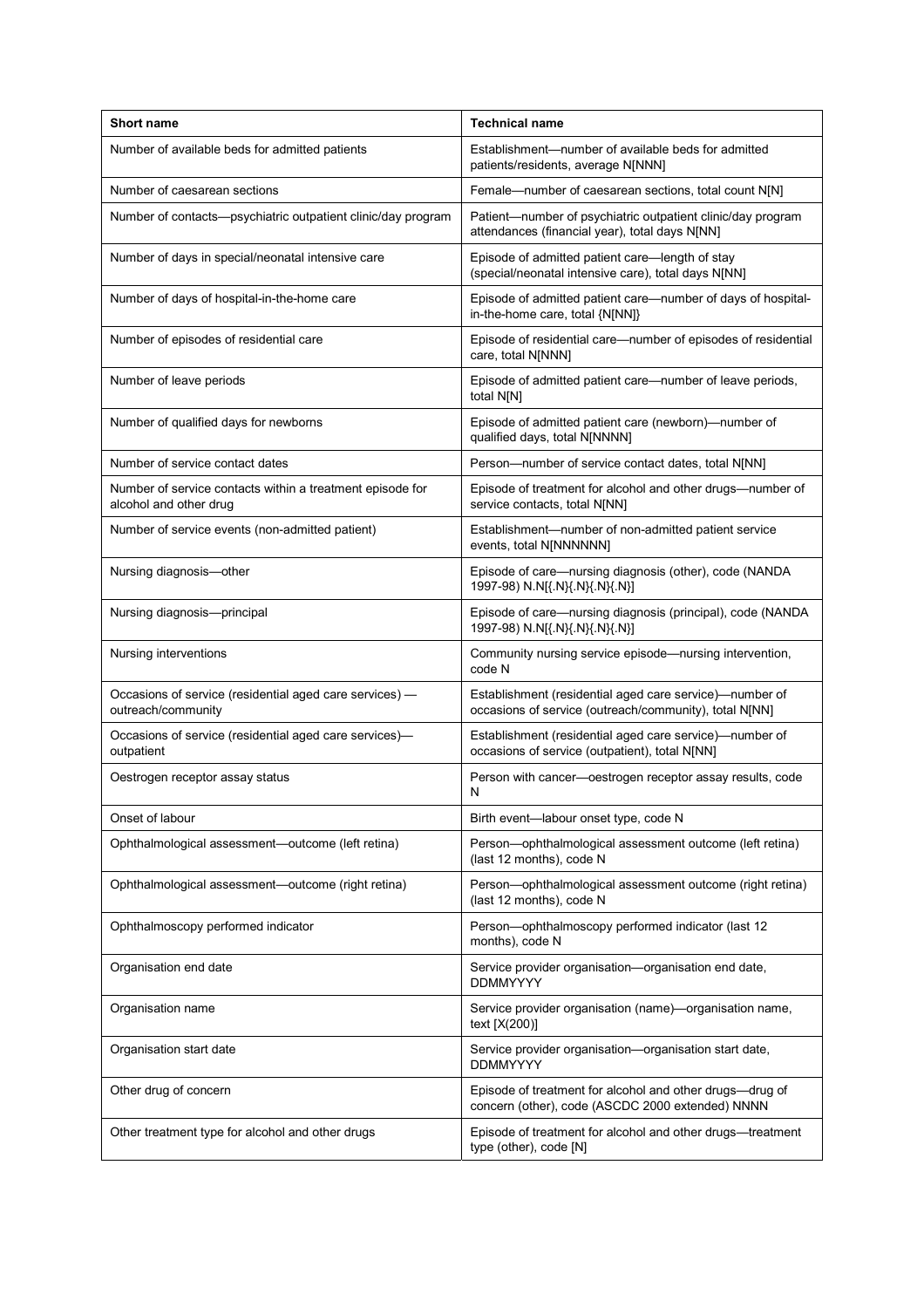| <b>Short name</b>                                                         | <b>Technical name</b>                                                                           |
|---------------------------------------------------------------------------|-------------------------------------------------------------------------------------------------|
| Outcome of initial treatment                                              | Cancer treatment-outcome of treatment, code N.N                                                 |
| Outcome of last previous pregnancy                                        | Pregnancy (last previous)—pregnancy outcome, code N                                             |
| Outpatient clinic type                                                    | Establishment-outpatient clinic type, code N[N]                                                 |
| Overdue patient                                                           | Elective surgery waiting list episode—overdue patient status,<br>code N                         |
| Parity                                                                    | Female-parity, total N[N]                                                                       |
| Patient days                                                              | Establishment-number of patient days, total N[N(7)]                                             |
| Patient listing status                                                    | Elective surgery waiting list episode—patient listing status,<br>readiness for care code N      |
| Patient present status (non-admitted patient)                             | Non-admitted patient service event-patient present status,<br>code N                            |
| Patients in residence at year end                                         | Establishment-patients/clients in residence at year end, total<br>N[NNN]                        |
| Perineal status                                                           | Female (mother)-postpartum perineal status, code N                                              |
| Period of residence in Australia                                          | Person-period of residence in Australia, years code NN                                          |
| Peripheral neuropathy (status)                                            | Person-peripheral neuropathy indicator, code N                                                  |
| Peripheral vascular disease in feet (status)                              | Person-peripheral vascular disease indicator (foot), code N                                     |
| Person identifier                                                         | Person-person identifier, XXXXXX[X(14)]                                                         |
| Person identifier type—health care (person)                               | Person (identifier)—identifier type, geographic/administrative<br>scope code A                  |
| Physical activity sufficiency status                                      | Person-physical activity sufficiency status, code N                                             |
| Place of occurrence of external cause of injury (ICD-10-AM)               | Injury event—place of occurrence, code (ICD-10-AM 5th edn)<br>ANN{.N[N]}                        |
| Place of occurrence of external cause of injury (non-admitted<br>patient) | Injury event-place of occurrence, non-admitted patient code<br>N[N]                             |
| Postal delivery point identifier (person)                                 | Person (address)-postal delivery point identifier, {N(8)}                                       |
| Postal delivery point identifier (service provider organisation)          | Service provider organisation (address)—postal delivery point<br>identifier, {N(8)}             |
| Postal delivery service number                                            | Person (address)—postal delivery service type identifier,<br>[X(11)]                            |
| Postal delivery service type - abbreviation                               | Person-postal delivery service type, code AA[A(9)]                                              |
| Postcode-Australian (person)                                              | Person (address)-Australian postcode, code (Postcode<br>datafile) {NNNN}                        |
| Postcode-Australian (service provider organisation)                       | Service provider organisation (address)—Australian postcode,<br>code (Postcode datafile) {NNNN} |
| Postcode-international (person)                                           | Person (address)—international postcode, text [X(10)]                                           |
| Postcode—international (service provider organisation)                    | Service provider organisation (address)-international<br>postcode, text [X(10)]                 |
| Postpartum complication                                                   | Birth event—complication (postpartum), code (ICD-10-AM 5th<br>edn) ANN{.N[N]}                   |
| Preferred language                                                        | Person-preferred language, code (ASCL 2005) NN{NN}                                              |
| Pregnancy-current status                                                  | Female- pregnancy indicator (current), code N                                                   |
| Premature cardiovascular disease family history (status)                  | Person-premature cardiovascular disease family history<br>status, code N                        |
| Presentation at birth                                                     | Birth event-birth presentation, code N                                                          |
| Previous pregnancies-ectopic                                              | Female-number of previous pregnancies (ectopic), total NN                                       |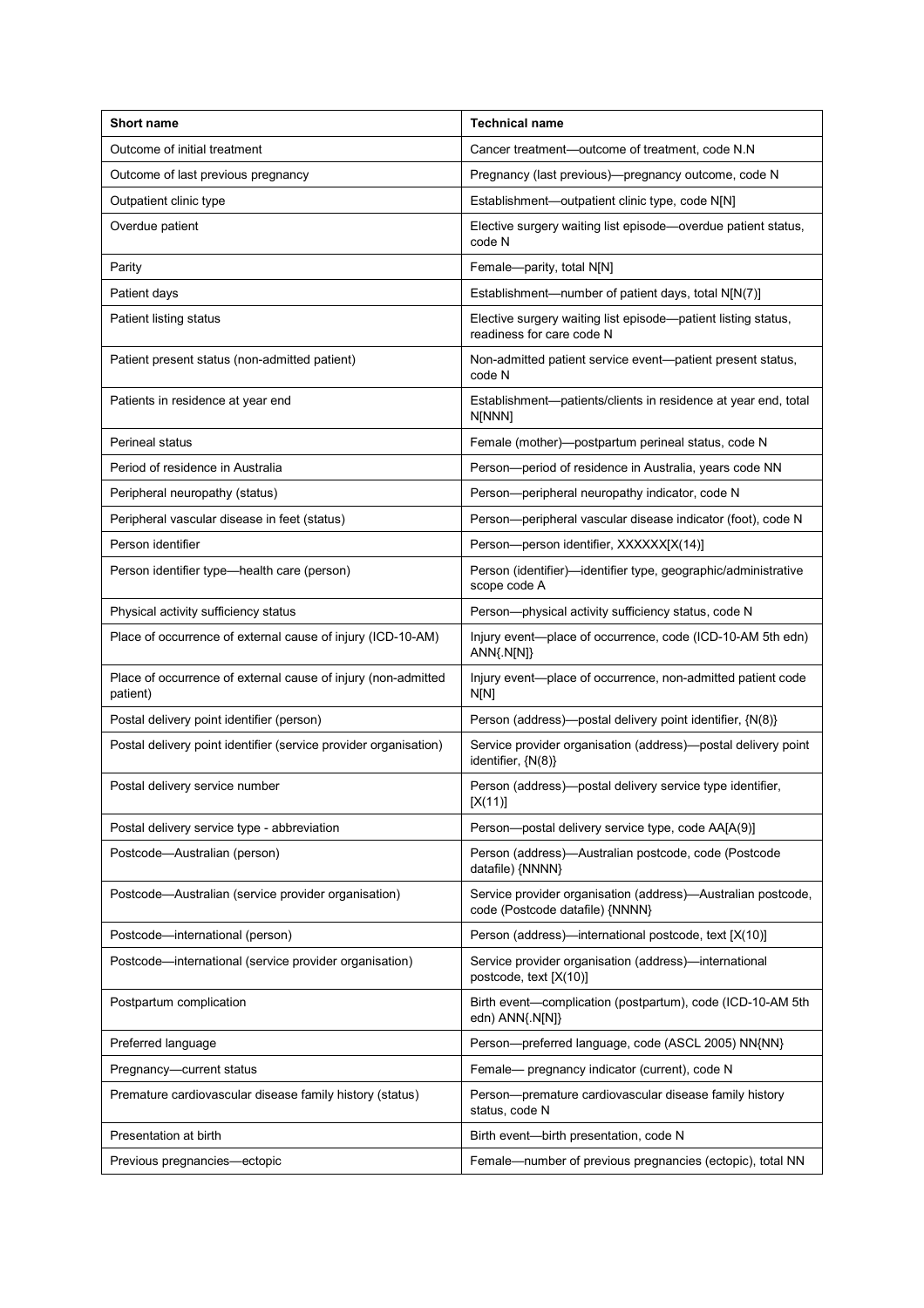| <b>Short name</b>                                                                                | <b>Technical name</b>                                                                                                                                   |
|--------------------------------------------------------------------------------------------------|---------------------------------------------------------------------------------------------------------------------------------------------------------|
| Previous pregnancies-induced abortion                                                            | Female-number of previous pregnancies (induced abortion),<br>total NN                                                                                   |
| Previous pregnancies-live birth                                                                  | Female—number of previous pregnancies (live birth), total NN                                                                                            |
| Previous pregnancies-spontaneous abortion                                                        | Female-number of previous pregnancies (spontaneous<br>abortion), total NN                                                                               |
| Previous pregnancies-stillbirth                                                                  | Female-number of previous pregnancies (stillbirth), total<br>N[N]                                                                                       |
| Previous specialised treatment                                                                   | Patient-previous specialised treatment, code N                                                                                                          |
| Primary site of cancer (ICD-10-AM code)                                                          | Person with cancer---primary site of cancer, code (ICD-10-AM<br>5th edn) ANN{.N[N]}                                                                     |
| Primary site of cancer (ICDO-3 code)                                                             | Person with cancer---primary site of cancer, code (ICDO-3)<br>ANN{.N[N]}                                                                                |
| Principal area of clinical practice                                                              | Health professional-area of clinical practice (principal), code<br><b>ANN</b>                                                                           |
| Principal diagnosis                                                                              | Episode of care-principal diagnosis, code (ICD-10-AM 5th<br>edn) ANN{.N[N]}                                                                             |
| Principal drug of concern                                                                        | Episode of treatment for alcohol and other drugs-drug of<br>concern (principal), code (ASCDC 2000 extended) NNNN                                        |
| Principal role of health professional                                                            | Health professional-principal role, code N                                                                                                              |
| Procedure                                                                                        | Episode of admitted patient care-procedure, code (ACHI 5th<br>edn) NNNNN-NN                                                                             |
| Profession labour force status of health professional                                            | Health professional-labour force status, code N{.N}                                                                                                     |
| Proficiency in spoken English                                                                    | Person-proficiency in spoken English, code N                                                                                                            |
| Progesterone receptor assay results                                                              | Person with cancer-progesterone receptor assay results,<br>code N                                                                                       |
| Proteinuria status                                                                               | Person-proteinuria status, code N{.N}                                                                                                                   |
| Provider occupation category (self-identified)                                                   | Individual service provider-occupation (self-identified), code<br>(ASCO 2nd edn) N[NNN]{-NN}                                                            |
| Provider occupation end date                                                                     | Individual service provider-occupation end date,<br><b>DDMMYYYY</b>                                                                                     |
| Provider occupation start date                                                                   | Individual service provider-occupation start date,<br>DDMMYYYY                                                                                          |
| Quality accreditation/certification standard-Australian Council<br>on Healthcare Standards EQuIP | Establishment-quality accreditation/certification standard<br>indicator (Australian Council on Healthcare Standards EQuIP),<br>code N                   |
| Quality accreditation/certification standard—Australian Quality<br>Council                       | Establishment-quality accreditation/certification standard<br>indicator (Australian Quality Council), code N                                            |
| Quality accreditation/certification standard-ISO 9000 quality<br>family                          | Establishment-quality accreditation/certification standard<br>indicator (International Organisation for Standardisation 9000<br>quality family), code N |
| Quality accreditation/certification standard-Quality<br>Improvement Council                      | Establishment-quality accreditation/certification standard<br>indicator (Quality Improvement Council), code N                                           |
| Radiotherapy treatment type                                                                      | Cancer treatment—radiotherapy treatment type, code N                                                                                                    |
| Reason for cessation of treatment episode for alcohol and<br>other drugs                         | Episode of treatment for alcohol and other drugs-cessation<br>reason, code N[N]                                                                         |
| Reason for readmission-acute coronary syndrome                                                   | Person-reason for readmission following acute coronary<br>syndrome episode, code N[N]                                                                   |
| Reason for removal from elective surgery waiting list                                            | Elective surgery waiting list episode—reason for removal from<br>a waiting list, code N                                                                 |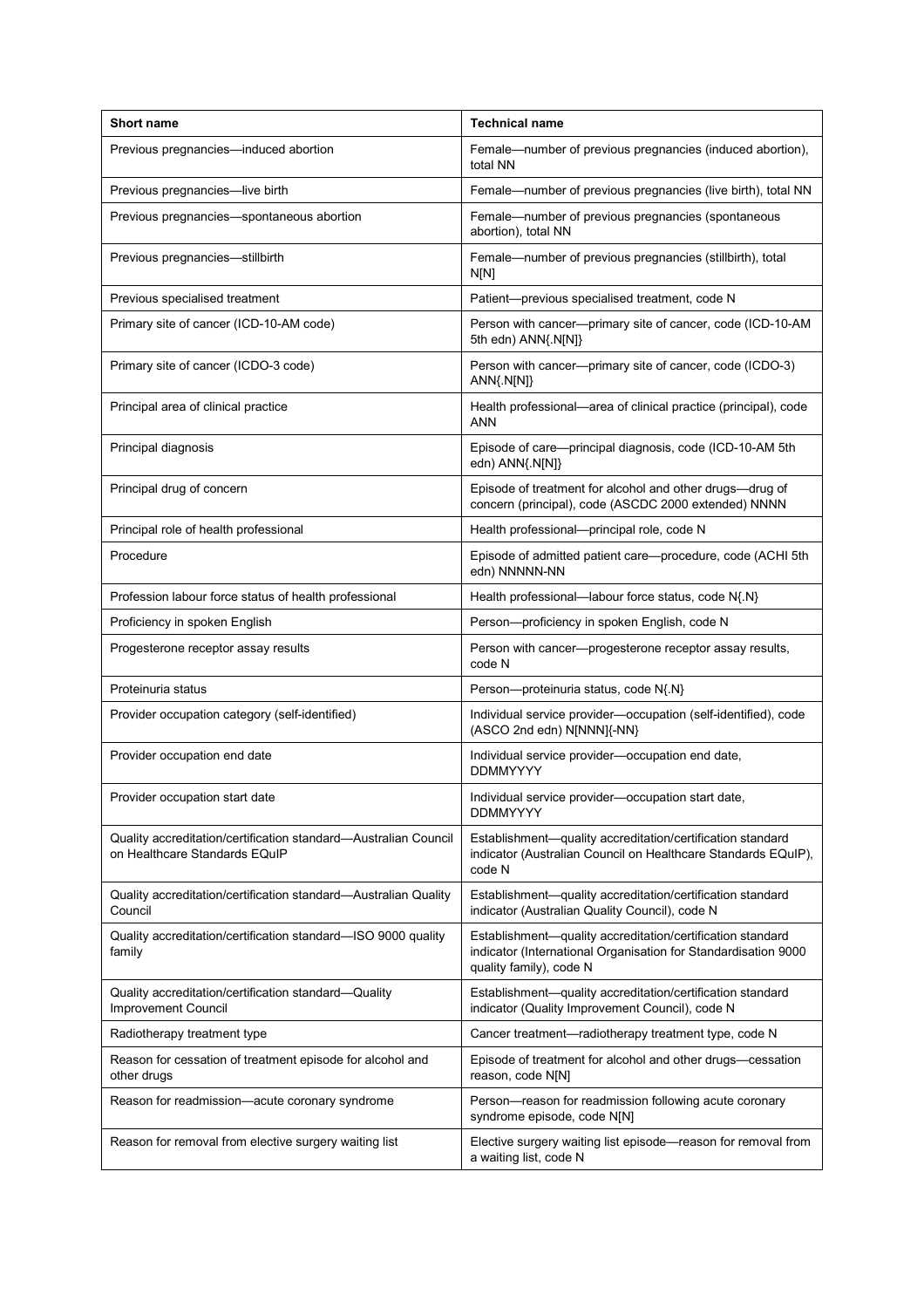| <b>Short name</b>                                                                        | <b>Technical name</b>                                                                                                                                           |
|------------------------------------------------------------------------------------------|-----------------------------------------------------------------------------------------------------------------------------------------------------------------|
| Received radiation dose                                                                  | Cancer treatment-radiation dose received, total Gray<br>N[NNNN]                                                                                                 |
| Recurrent expenditure (indirect health care)— (public health<br>and monitoring services  | Establishment-recurrent expenditure (indirect health care)<br>(public health and monitoring services) (financial year), total<br>Australian currency N[N(8)]    |
| Recurrent expenditure (indirect health care)—central<br>administrations                  | Establishment-recurrent expenditure (indirect health care)<br>(central administrations) (financial year), total Australian<br>currency N[N(8)]                  |
| Recurrent expenditure (indirect health care)—central and<br>statewide support services   | Establishment-recurrent expenditure (indirect health care)<br>(central and statewide support services) (financial year), total<br>Australian currency N[N(8)]   |
| Recurrent expenditure (indirect health care)-other                                       | Establishment-recurrent expenditure (indirect health care)<br>(other) (financial year), total Australian currency N[N(8)]                                       |
| Recurrent expenditure (indirect health care)-patient transport<br>services               | Establishment-recurrent expenditure (indirect health care)<br>(patient transport services) (financial year), total Australian<br>currency N[N(8)]               |
| Recurrent expenditure (mental health)-non-salary operating<br>costs                      | Establishment (mental health)-recurrent expenditure (non-<br>salary operating costs) (financial year), total Australian<br>currency N[N(8)]                     |
| Recurrent expenditure (mental health)-salaries and wages                                 | Establishment (mental health)-recurrent expenditure (total<br>salaries and wages) (financial year), total Australian currency<br>N[N(8)]                        |
| Recurrent expenditure (salaries and wages)-administrative<br>and clerical staff          | Establishment-recurrent expenditure (salaries and wages)<br>(administrative and clerical staff) (financial year), total<br>Australian currency N[N(8)]          |
| Recurrent expenditure (salaries and wages)—carer<br>consultants                          | Establishment-recurrent expenditure (salaries and wages)<br>(carer consultants) (financial year), total Australian currency<br>N[N(8)]                          |
| Recurrent expenditure (salaries and wages)-consultant<br>psychiatrists and psychiatrists | Establishment-recurrent expenditure (salaries and wages)<br>(consultant psychiatrists and psychiatrists) (financial year),<br>total Australian currency N[N(8)] |
| Recurrent expenditure (salaries and wages)-consumer<br>consultants                       | Establishment-recurrent expenditure (salaries and wages)<br>(consumer consultants) (financial year), total Australian<br>currency N[N(8)]                       |
| Recurrent expenditure (salaries and wages)-diagnostic and<br>health professionals        | Establishment-recurrent expenditure (salaries and wages)<br>(diagnostic and health professionals) (financial year), total<br>Australian currency N[N(8)]        |
| Recurrent expenditure (salaries and wages)—domestic and<br>other staff                   | Establishment-recurrent expenditure (salaries and wages)<br>(domestic and other staff) (financial year), total Australian<br>currency N[N(8)]                   |
| Recurrent expenditure (salaries and wages)—enrolled nurses                               | Establishment-recurrent expenditure (salaries and wages)<br>(enrolled nurses) (financial year), total Australian currency<br>N[N(8)]                            |
| Recurrent expenditure (salaries and wages)—occupational<br>therapists                    | Establishment-recurrent expenditure (salaries and wages)<br>(occupational therapists) (financial year), total Australian<br>currency N[N(8)]                    |
| Recurrent expenditure (salaries and wages)—other diagnostic<br>and health professionals  | Establishment-recurrent expenditure (salaries and wages)<br>(other diagnostic and health professionals) (financial year),<br>total Australian currency N[N(8)]  |
| Recurrent expenditure (salaries and wages)-other medical<br>officers                     | Establishment-recurrent expenditure (salaries and wages)<br>(other medical officers) (financial year), total Australian<br>currency N[N(8)]                     |
| Recurrent expenditure (salaries and wages)-other personal<br>care staff                  | Establishment-recurrent expenditure (salaries and wages)<br>(other personal care staff) (financial year), total Australian                                      |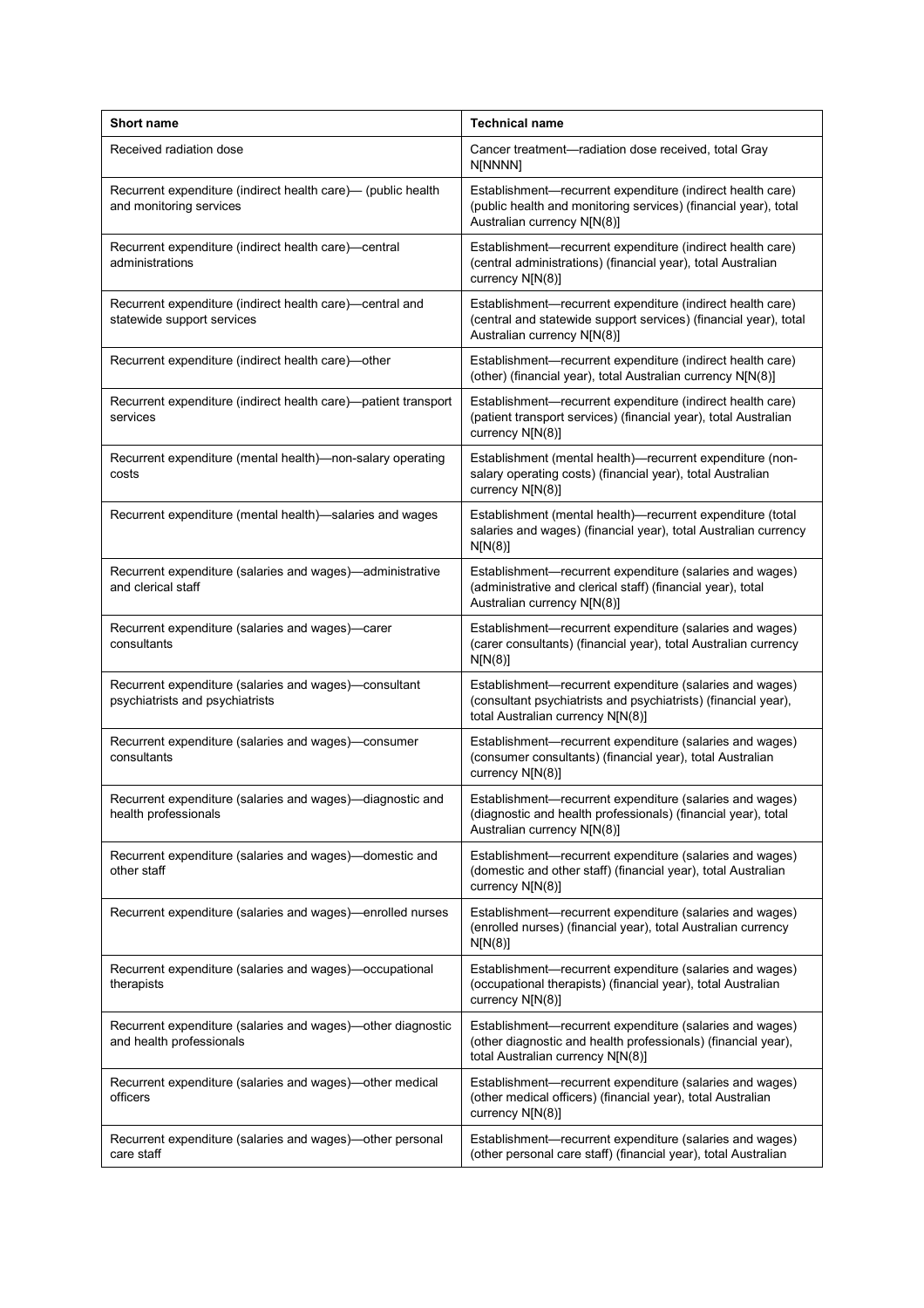| <b>Short name</b>                                                                | <b>Technical name</b>                                                                                                                                  |
|----------------------------------------------------------------------------------|--------------------------------------------------------------------------------------------------------------------------------------------------------|
|                                                                                  | currency N[N(8)]                                                                                                                                       |
| Recurrent expenditure (salaries and wages)—psychiatry<br>registrars and trainees | Establishment-recurrent expenditure (salaries and wages)<br>(psychiatry registrars and trainees)(financial year), total<br>Australian currency N[N(8)] |
| Recurrent expenditure (salaries and wages)—psychologists                         | Establishment-recurrent expenditure (salaries and wages)<br>(psychologists) (financial year), total Australian currency<br>N[N(8)]                     |
| Recurrent expenditure (salaries and wages)—registered<br>nurses                  | Establishment-recurrent expenditure (salaries and wages)<br>(registered nurses) (financial year), total Australian currency<br>N[N(8)]                 |
| Recurrent expenditure (salaries and wages)—salaried medical<br>officers          | Establishment-recurrent expenditure (salaries and wages)<br>(salaried medical officers) (financial year), total Australian<br>currency N[N(8)]         |
| Recurrent expenditure (salaries and wages)-social workers                        | Establishment-recurrent expenditure (salaries and wages)<br>(social workers) (financial year), total Australian currency<br>N[N(8)]                    |
| Recurrent expenditure (salaries and wages)-student nurses                        | Establishment-recurrent expenditure (salaries and wages)<br>(student nurses) (financial year), total Australian currency<br>N[N(8)]                    |
| Recurrent expenditure (salaries and wages)-total                                 | Establishment—recurrent expenditure (salaries and wages)<br>(financial year), total Australian currency N[N(8)]                                        |
| Recurrent expenditure (salaries and wages)—trainee/pupil<br>nurses               | Establishment-recurrent expenditure (salaries and wages)<br>(trainee/pupil nurses) (financial year), total Australian currency<br>N[N(8)]              |
| Recurrent expenditure—Department of Veterans' Affairs<br>funded                  | Establishment-recurrent expenditure (Department of<br>Veterans' Affairs funded), total Australian currency N[N(8)]                                     |
| Recurrent expenditure-National Mental Health Strategy<br>funded                  | Establishment-recurrent expenditure (National Mental Health<br>Strategy funded), total Australian currency N[N(8)]                                     |
| Recurrent expenditure-State or Territory health authority<br>funded              | Establishment-recurrent expenditure (state or territory health<br>authority funded), total Australian currency N[N(8)]                                 |
| Recurrent expenditure-administrative expenses                                    | Establishment-recurrent expenditure (administrative<br>expenses) (financial year), total Australian currency N[N(8)]                                   |
| Recurrent expenditure-depreciation                                               | Establishment-recurrent expenditure (depreciation) (financial<br>year), total Australian currency N[N(8)]                                              |
| Recurrent expenditure-domestic services                                          | Establishment-recurrent expenditure (domestic services)<br>(financial year), total Australian currency N[N(8)]                                         |
| Recurrent expenditure-drug supplies                                              | Establishment-recurrent expenditure (drug supplies)<br>(financial year), total Australian currency N[N(8)]                                             |
| Recurrent expenditure-food supplies                                              | Establishment-recurrent expenditure (food supplies)<br>(financial year), total Australian currency N[N(8)]                                             |
| Recurrent expenditure—interest payments                                          | Establishment-recurrent expenditure (interest payments)<br>(financial year), total Australian currency N[N(8)]                                         |
| Recurrent expenditure-medical and surgical supplies                              | Establishment-recurrent expenditure (medical and surgical<br>supplies) (financial year), total Australian currency N[N(8)]                             |
| Recurrent expenditure—non-salary operating costs (excluding<br>depreciation)     | Establishment (community mental health)-recurrent<br>expenditure (non-salary operating costs) (financial year), total<br>Australian currency N[N(8)]   |
| Recurrent expenditure-other Commonwealth Government<br>funded                    | Establishment-recurrent expenditure (other Commonwealth<br>Government funded expenditure), total Australian currency<br>N[N(8)]                        |
| Recurrent expenditure-other State or Territory funded                            | Establishment-recurrent expenditure (other state or territory<br>funded expenditure), total Australian currency N[N(8)]                                |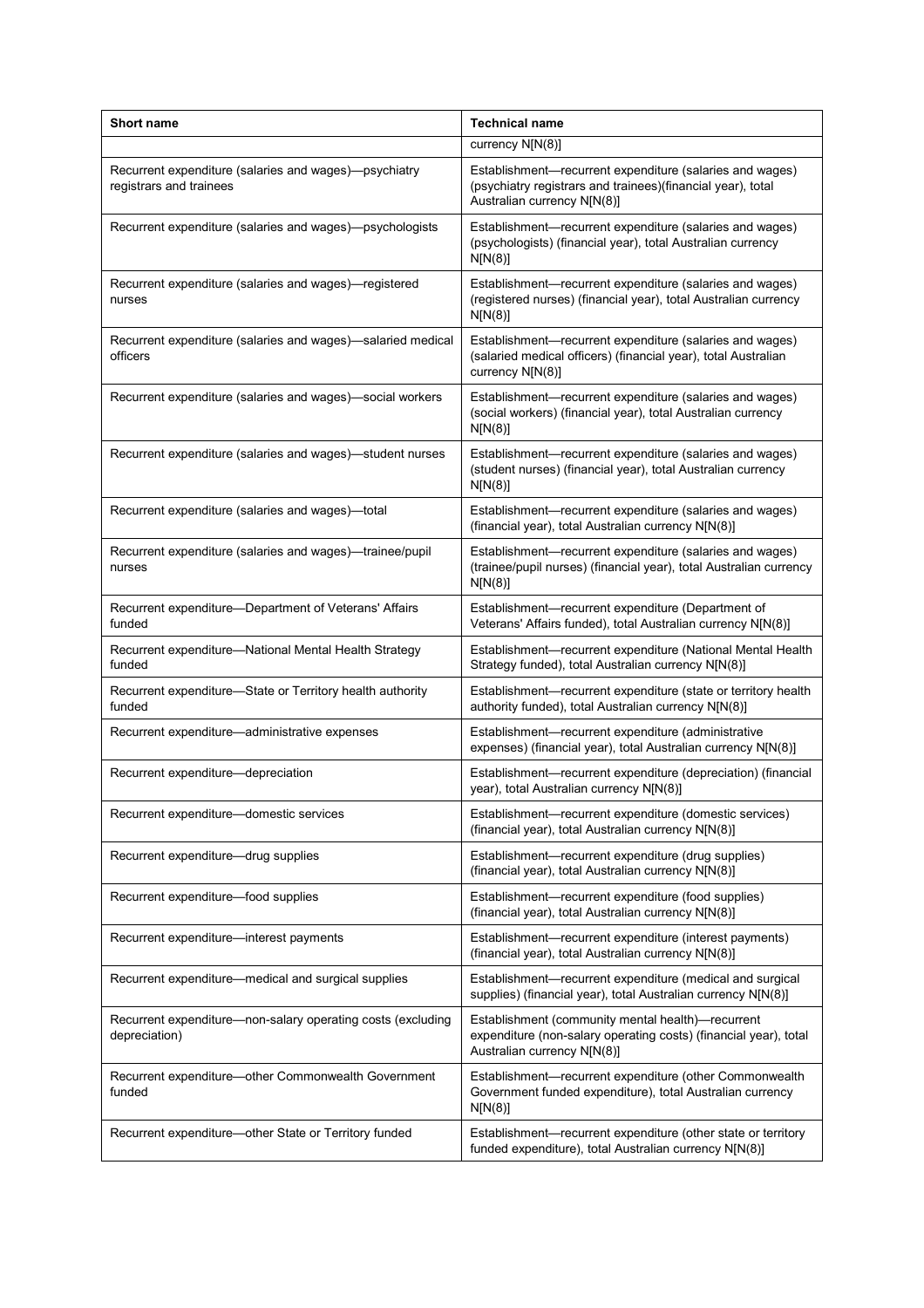| <b>Short name</b>                                                                         | <b>Technical name</b>                                                                                                                 |
|-------------------------------------------------------------------------------------------|---------------------------------------------------------------------------------------------------------------------------------------|
| Recurrent expenditure—other patient revenue funded                                        | Establishment-recurrent expenditure (other patient revenue<br>funded expenditure), total Australian currency N[N(8)]                  |
| Recurrent expenditure-other recurrent expenditure                                         | Establishment-recurrent expenditure (other recurrent<br>expenditure) (financial year), total Australian currency N[N(8)]              |
| Recurrent expenditure-other revenue funded                                                | Establishment-recurrent expenditure (other revenue funded<br>expenditure), total Australian currency N[N(8)]                          |
| Recurrent expenditure-patient transport                                                   | Establishment-recurrent expenditure (patient transport cost)<br>(financial year), total Australian currency N[N(8)]                   |
| Recurrent expenditure—payments to visiting medical officers                               | Establishment-recurrent expenditure (visiting medical officer<br>payments) (financial year), total Australian currency N[N(8)]        |
| Recurrent expenditure-recoveries funded                                                   | Establishment-recurrent expenditure (recoveries funded<br>expenditure), total Australian currency N[N(8)]                             |
| Recurrent expenditure—repairs and maintenance                                             | Establishment-recurrent expenditure (repairs and<br>maintenance) (financial year), total Australian currency<br>N[N(8)]               |
| Recurrent expenditure-superannuation employer<br>contributions                            | Establishment-recurrent expenditure (superannuation<br>employer contributions) (financial year), total Australian<br>currency N[N(8)] |
| Recurrent expenditure-total                                                               | Establishment-recurrent expenditure (financial year), total<br>Australian currency N[N(8)]                                            |
| Referral destination to further care (from specialised mental<br>health residential care) | Episode of residential care (mental health care)-referral<br>destination, code N                                                      |
| Referral destination to further care (psychiatric patients)                               | Episode of admitted patient care (mental health care)-<br>referral destination, code N                                                |
| Referred to ophthalmologist (diabetes mellitus)                                           | Person-referral to ophthalmologist indicator (last 12 months),<br>code N                                                              |
| Region code                                                                               | Establishment-region identifier, X[X]                                                                                                 |
| Region of first recurrence                                                                | Person with cancer-region of first recurrence of cancer, code<br>N                                                                    |
| Regional lymph nodes examined                                                             | Person with cancer-number of regional lymph nodes<br>examined, total N[N]                                                             |
| Regional lymph nodes positive                                                             | Person with cancer---number of positive regional lymph<br>nodes, total N[N]                                                           |
| Removal date                                                                              | Elective surgery waiting list episode—waiting list removal<br>date, DDMMYYYY                                                          |
| Renal disease therapy                                                                     | Person-renal disease therapy, code N                                                                                                  |
| Renal disease—end-stage (diabetes complication)                                           | Person-end-stage renal disease status (diabetes<br>complication), code N                                                              |
| Residential stay start date                                                               | Residential stay-episode start date, DDMMYYYY                                                                                         |
| Residual expenditure (mental health service)—academic<br>positions                        | Specialised mental health service-residual expenditure<br>(academic positions), total Australian currency N[N(8)]                     |
| Residual expenditure (mental health service)-education and<br>training                    | Specialised mental health service-residual expenditure<br>(education and training), total Australian currency N[N(8)]                 |
| Residual expenditure (mental health service)—insurance                                    | Specialised mental health service-residual expenditure<br>(insurance), total Australian currency N[N(8)]                              |
| Residual expenditure (mental health service)—mental health<br>promotion                   | Specialised mental health service—residual expenditure<br>(mental health promotion), total Australian currency N[N(8)]                |
| Residual expenditure (mental health service)—mental health<br>research                    | Specialised mental health service-residual expenditure<br>(mental health research), total Australian currency N[N(8)]                 |
| Residual expenditure (mental health service)-other indirect                               | Specialised mental health service-residual expenditure                                                                                |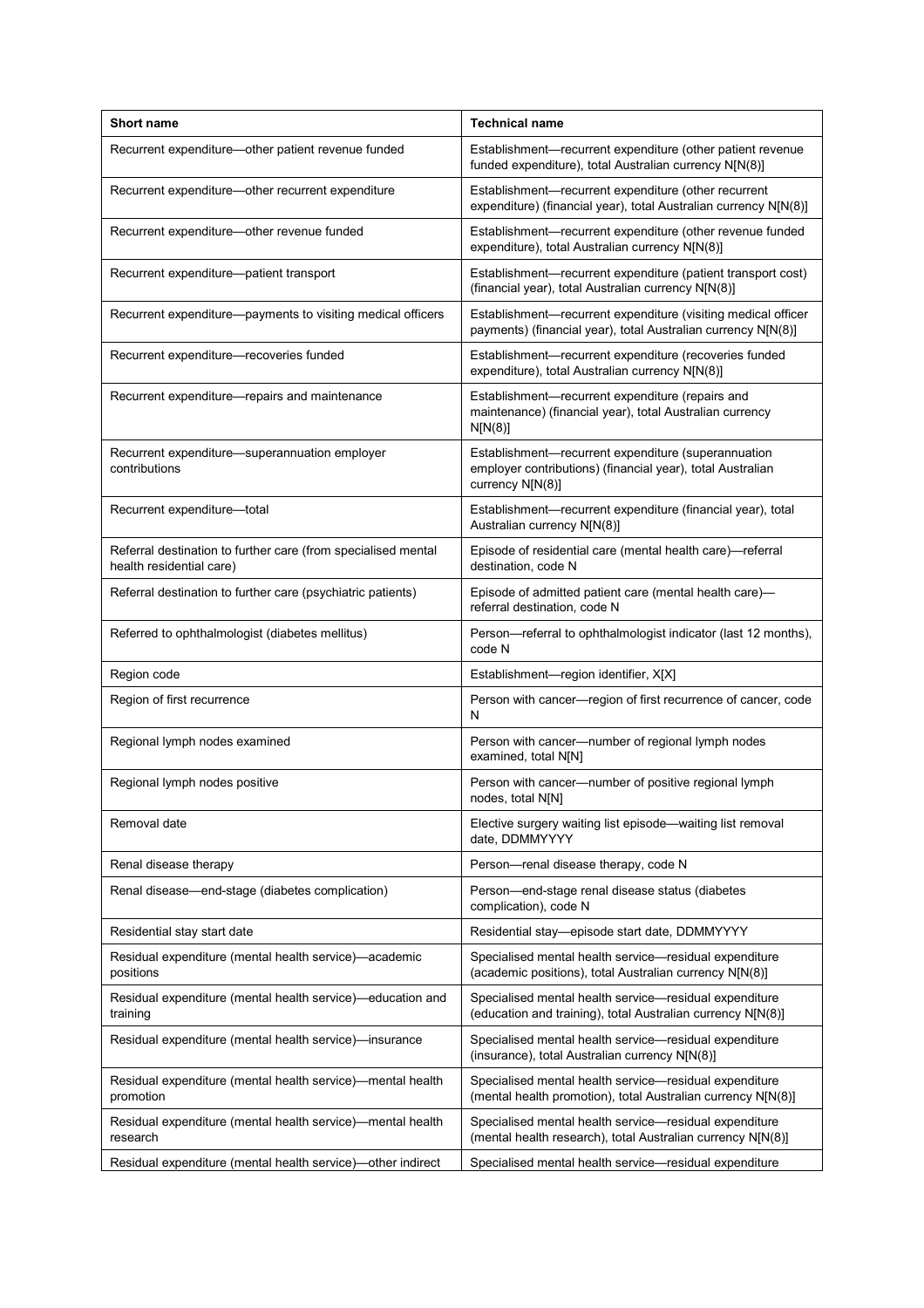| <b>Short name</b>                                                          | <b>Technical name</b>                                                                                                     |
|----------------------------------------------------------------------------|---------------------------------------------------------------------------------------------------------------------------|
| expenditure                                                                | (other indirect expenditure), total Australian currency N[N(8)]                                                           |
| Residual expenditure (mental health service)-patient<br>transport services | Specialised mental health service-residual expenditure<br>(patient transport services), total Australian currency N[N(8)] |
| Residual expenditure (mental health service)-program<br>administration     | Specialised mental health service-residual expenditure<br>(program administration), total Australian currency N[N(8)]     |
| Residual expenditure (mental health service)—property<br>leasing costs     | Specialised mental health service-residual expenditure<br>(property leasing costs), total Australian currency N[N(8)]     |
| Residual expenditure (mental health service)-<br>superannuation            | Specialised mental health service-residual expenditure<br>(superannuation), total Australian currency N[N(8)]             |
| Residual expenditure (mental health service)—support<br>services           | Specialised mental health service-residual expenditure<br>(support services), total Australian currency N[N(8)]           |
| Residual expenditure (mental health service)—workers<br>compensation       | Specialised mental health service-residual expenditure<br>(workers compensation), total Australian currency N[N(8)]       |
| Resuscitation of baby-method                                               | Birth event-baby resuscitation method, code N                                                                             |
| Revenue-other                                                              | Establishment—revenue (other revenue) (financial year), total<br>Australian currency N[N(8)]                              |
| Revenue-patient                                                            | Establishment-revenue (patient) (financial year), total<br>Australian currency N[N(8)]                                    |
| Revenue-recoveries                                                         | Establishment-revenue (recoveries) (financial year), total<br>Australian currency N[N(8)]                                 |
| Satisfaction with participation                                            | Person-level of satisfaction with participation in a life area,<br>code N                                                 |
| Scheduled admission date                                                   | Admitted patient care waiting list episode-scheduled<br>admission date, DDMMYYYY                                          |
| Separation date                                                            | Episode of admitted patient care—separation date,<br><b>DDMMYYYY</b>                                                      |
| Separation time                                                            | Episode of admitted patient care-separation time, hhmm                                                                    |
| Separations                                                                | Establishment-number of separations (financial year), total<br>N[NNNNN]                                                   |
| Service contact date                                                       | Service contact-service contact date, DDMMYYYY                                                                            |
| Service mode (non-admitted patient)                                        | Non-admitted patient service event-service mode, hospital<br>code N{.N}                                                   |
| Service type (non-admitted patient)                                        | Non-admitted patient service event—service event type<br>(clinical), code N[N]                                            |
| Sex                                                                        | Person-sex, code N                                                                                                        |
| Source of referral to alcohol and other drug treatment service             | Episode of treatment for alcohol and other drugs-referral<br>source, code NN                                              |
| Source of referral to public psychiatric hospital                          | Episode of admitted patient care-referral source, public<br>psychiatric hospital code NN                                  |
| Specialised mental health service program type                             | Specialised mental health service-admitted patient care<br>program type, code N                                           |
| Specialised mental health service setting                                  | Specialised mental health service-service setting, code N                                                                 |
| Specialised mental health service target population                        | Specialised mental health service—target population group,<br>code N                                                      |
| Specialised mental health service-hours staffed                            | Specialised mental health service--number of hours staffed,<br>average hours NN                                           |
| Specialised mental health service-supported public housing<br>places       | Specialised mental health service-number of supported<br>public housing places, total N[N(5)]                             |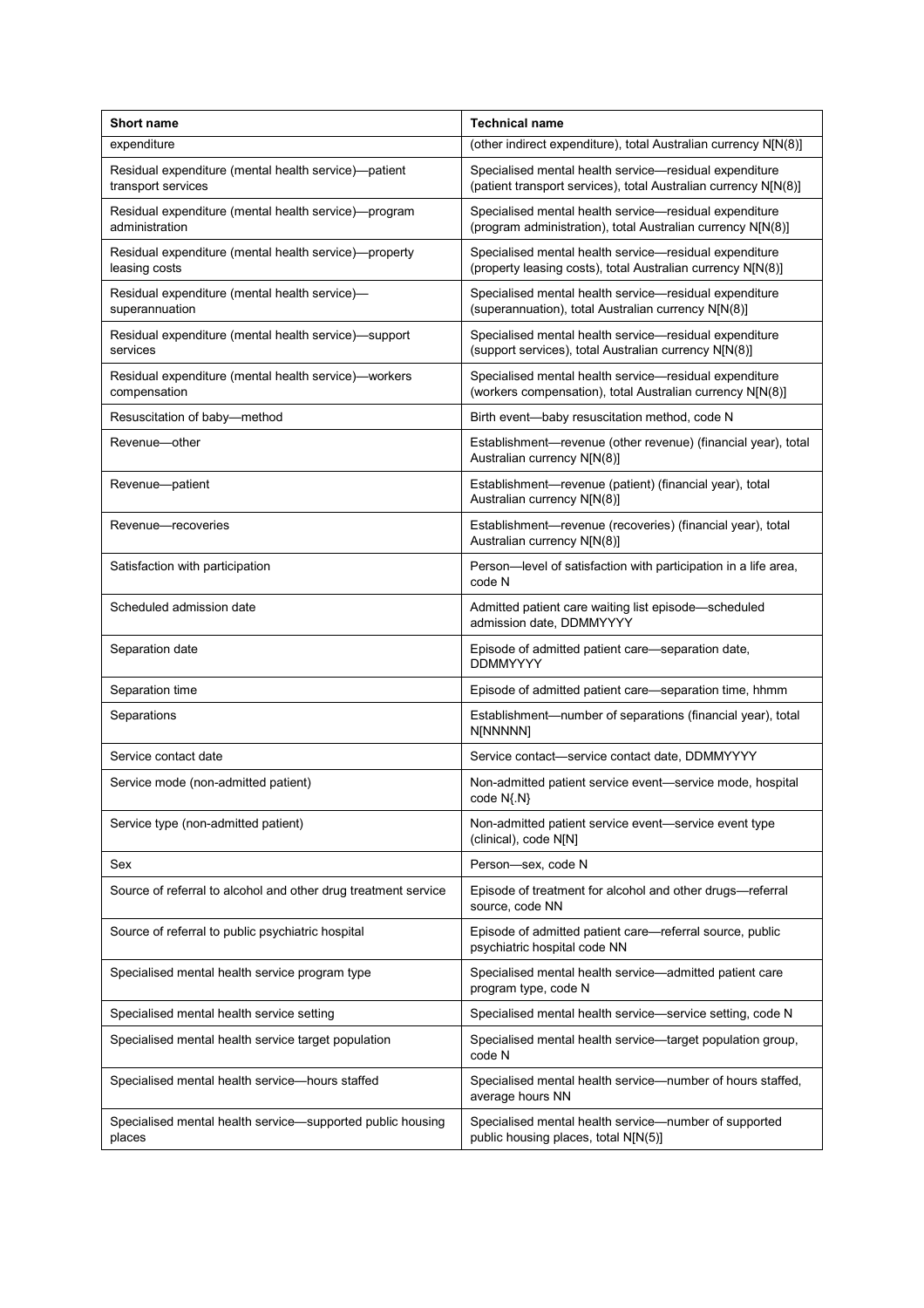| <b>Short name</b>                                                           | <b>Technical name</b>                                                                                     |
|-----------------------------------------------------------------------------|-----------------------------------------------------------------------------------------------------------|
| Specialised service indicators                                              | Establishment-specialised service indicator (transplantation<br>unit), yes/no code N                      |
| Specialised service indicators—acquired immune deficiency<br>syndrome unit  | Establishment-specialised service indicator (acquired<br>immune deficiency syndrome unit), yes/no code N  |
| Specialised service indicators-acute renal dialysis unit                    | Establishment-specialised service indicator (acute renal<br>dialysis unit), yes/no code N                 |
| Specialised service indicators—acute spinal cord injury unit                | Establishment-specialised service indicator (acute spinal<br>cord injury unit), yes/no code N             |
| Specialised service indicators-alcohol and drug unit                        | Establishment-specialised service indicator (alcohol and<br>drug unit), yes/no code N                     |
| Specialised service indicators—bone marrow transplantation<br>unit          | Establishment-specialised service indicator (bone marrow<br>transplantation unit), yes/no code N          |
| Specialised service indicators--burns unit (level III)                      | Establishment-specialised service indicator (burns unit (level)<br>III)), yes/no code N                   |
| Specialised service indicators-cardiac surgery unit                         | Establishment-specialised service indicator (cardiac surgery<br>unit), yes/no code N                      |
| Specialised service indicators—clinical genetics unit                       | Establishment—specialised service indicator (clinical genetics<br>unit), yes/no code N                    |
| Specialised service indicators-comprehensive epilepsy<br>centre             | Establishment-specialised service indicator (comprehensive<br>epilepsy centre), yes/no code N             |
| Specialised service indicators—coronary care unit                           | Establishment-specialised service indicator (coronary care<br>unit), yes/no code N                        |
| Specialised service indicators-diabetes unit                                | Establishment-specialised service indicator (diabetes unit),<br>yes/no code N                             |
| Specialised service indicators-domiciliary care service                     | Establishment-specialised service indicator (domiciliary care<br>service), yes/no code N                  |
| Specialised service indicators—geriatric assessment unit                    | Establishment-specialised service indicator (geriatric<br>assessment unit), yes/no code N                 |
| Specialised service indicators—heart, lung transplantation unit             | Establishment-specialised service indicator (heart, lung<br>transplantation unit), yes/no code N          |
| Specialised service indicators-hospice care unit                            | Establishment-specialised service indicator (hospice care<br>unit), yes/no code N                         |
| Specialised service indicators-in-vitro fertilisation unit                  | Establishment-specialised service indicator (in-vitro<br>fertilisation unit), yes/no code N               |
| Specialised service indicators-infectious diseases unit                     | Establishment-specialised service indicator (infectious<br>diseases unit), yes/no code N                  |
| Specialised service indicators—intensive care unit (level III)              | Establishment-specialised service indicator (intensive care<br>unit (level III)), yes/no code N           |
| Specialised service indicators-liver transplantation unit                   | Establishment-specialised service indicator (liver<br>transplantation unit), yes/no code N                |
| Specialised service indicators—maintenance renal dialysis<br>centre         | Establishment-specialised service indicator (maintenance<br>renal dialysis centre), yes/no code N         |
| Specialised service indicators-major plastic/reconstructive<br>surgery unit | Establishment-specialised service indicator (major<br>plastic/reconstructive surgery unit), yes/no code N |
| Specialised service indicators-neonatal intensive care unit<br>(level III)  | Establishment-specialised service indicator (neonatal<br>intensive care unit (level III)), yes/no code N  |
| Specialised service indicators—neuro surgical unit                          | Establishment-specialised service indicator (neuro surgical<br>unit), yes/no code N                       |
| Specialised service indicators—nursing home care unit                       | Establishment-specialised service indicator (nursing home<br>care unit), yes/no code N                    |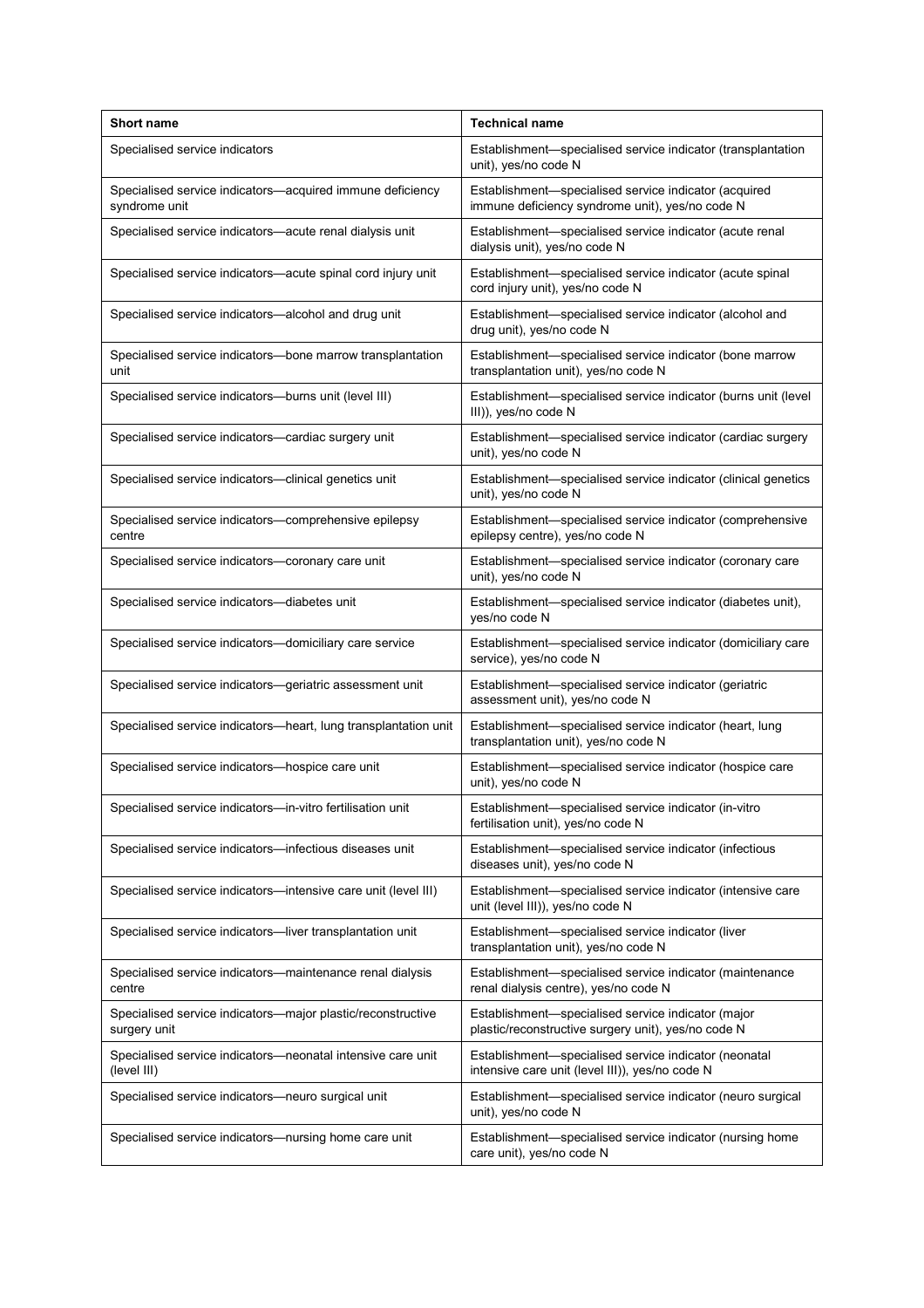| <b>Short name</b>                                                 | <b>Technical name</b>                                                                                                                                                   |
|-------------------------------------------------------------------|-------------------------------------------------------------------------------------------------------------------------------------------------------------------------|
| Specialised service indicators-obstetric/maternity                | Establishment-specialised service indicator<br>(obstetric/maternity), yes/no code N                                                                                     |
| Specialised service indicators—oncology unit, cancer<br>treatment | Establishment-specialised service indicator (oncology unit)<br>(cancer treatment), yes/no code N                                                                        |
| Specialised service indicators-pancreas transplantation unit      | Establishment-specialised service indicator (pancreas<br>transplantation unit), yes/no code N                                                                           |
| Specialised service indicators-psychiatric unit/ward              | Establishment-specialised service indicator (psychiatric<br>unit/ward), yes/no code N                                                                                   |
| Specialised service indicators-rehabilitation unit                | Establishment-specialised service indicator (rehabilitation<br>unit), yes/no code N                                                                                     |
| Specialised service indicators-renal transplantation unit         | Establishment-specialised service indicator (renal<br>transplantation unit), yes/no code N                                                                              |
| Specialised service indicators-sleep centre                       | Establishment—specialised service indicator (sleep centre),<br>yes/no code N                                                                                            |
| Specialised service indicators—specialist paediatric              | Establishment-specialised service indicator (specialist<br>paediatric), yes/no code N                                                                                   |
| Specialist private sector rehabilitation care indicator           | Episode of care—specialist private sector rehabilitation care<br>indicator, code N                                                                                      |
| Staging basis of cancer                                           | Cancer staging-staging basis of cancer, code A                                                                                                                          |
| Staging scheme source                                             | Cancer staging—cancer staging scheme source, code N                                                                                                                     |
| Staging scheme source edition number                              | Cancer staging—cancer staging scheme source edition<br>number, code N[N]                                                                                                |
| State/Territory of birth                                          | Birth event-state/territory of birth, code N                                                                                                                            |
| Status of the baby                                                | Birth-birth status, code N                                                                                                                                              |
| Street name (person)                                              | Person (address)—street name, text [A(30)]                                                                                                                              |
| Street name (service provider organisation)                       | Service provider organisation (address)—street name, text<br>[A(30)]                                                                                                    |
| Street suffix code (person)                                       | Person (address)-street suffix, code A[A]                                                                                                                               |
| Street suffix code (service provider organisation)                | Service provider organisation (address)-street suffix, code<br>A[A]                                                                                                     |
| Street type code (person)                                         | Person (address)—street type, code A[AAA]                                                                                                                               |
| Street type code (service provider organisation)                  | Service provider organisation (address)—street type, code<br>A[AAA]                                                                                                     |
| Suburb/town/locality name (person)                                | Person (address)—suburb/town/locality name, text [A(50)]                                                                                                                |
| Suburb/town/locality name (service provider organisation)         | Service provider organisation (address)-suburb/town/locality<br>name, text $[A(50)]$                                                                                    |
| Surgical specialty                                                | Elective surgery waiting list episode—surgical specialty (of<br>scheduled doctor), code NN                                                                              |
| Surgical treatment procedure for cancer                           | Cancer treatment-surgical procedure for cancer, procedure<br>code (ACHI 5th edn) NNNNN-NN                                                                               |
| Systemic therapy agent name                                       | Cancer treatment-systemic therapy agent name (primary<br>cancer), antineoplastic drug code (Self-Instructional Manual<br>for Tumour Registrars Book 8 3rd edn) X[X(39)] |
| Teaching status                                                   | Establishment-teaching status (university affiliation), code N                                                                                                          |
| Telephone number                                                  | Person-telephone number, text [X(40)]                                                                                                                                   |
| Telephone number type                                             | Person (telephone)—telephone number type, code A                                                                                                                        |
| Time creatine kinase MB isoenzyme measured                        | Person-creatine kinase myocardial band isoenzyme                                                                                                                        |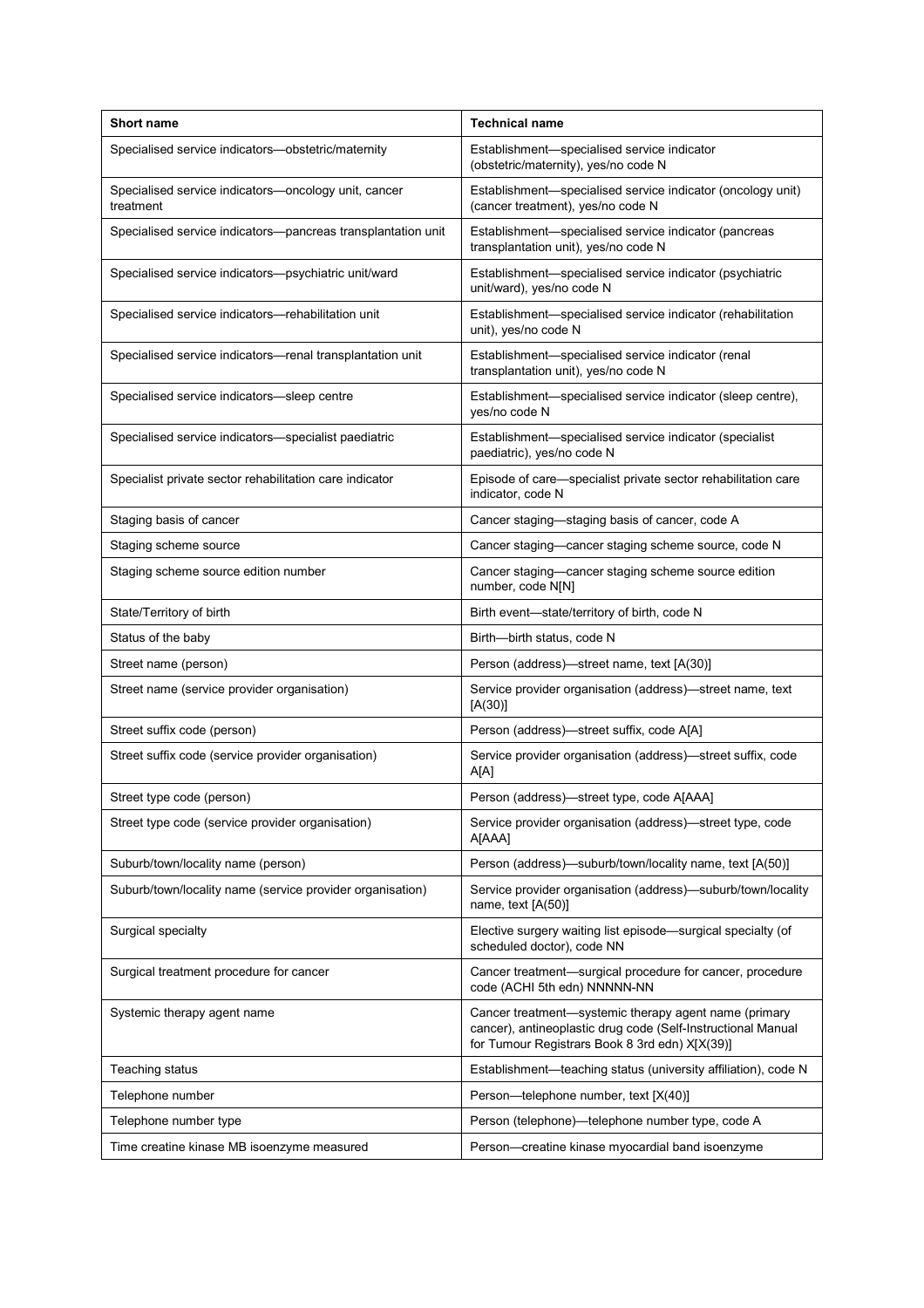| Short name                                                           | <b>Technical name</b>                                                                                    |
|----------------------------------------------------------------------|----------------------------------------------------------------------------------------------------------|
|                                                                      | measured time, hhmm                                                                                      |
| Time of first angioplasty balloon inflation or stenting              | Person-first angioplasty balloon inflation or stenting time,<br>hhmm                                     |
| Time of intravenous fibrinolytic therapy                             | Person-intravenous fibrinolytic therapy time, hhmm                                                       |
| Time of triage                                                       | Non-admitted patient emergency department service<br>episode-triage time, hhmm                           |
| Time patient presents                                                | Health service event-presentation time, hhmm                                                             |
| Time troponin measured                                               | Person-troponin level measured time, hhmm                                                                |
| Tobacco smoking status                                               | Person-tobacco smoking status, code N                                                                    |
| Tobacco smoking status (diabetes mellitus)                           | Person-regular tobacco smoking indicator (last 3 months),<br>code N                                      |
| Tobacco smoking-consumption/quantity (cigarettes)                    | Person-number of cigarettes smoked (per day), total N[N]                                                 |
| Tobacco smoking-duration (daily smoking)                             | Person-tobacco smoking duration (daily smoking), total<br>years N[N]                                     |
| Tobacco smoking-ever daily use                                       | Person-tobacco smoking daily use status, code N                                                          |
| Tobacco smoking-frequency                                            | Person-tobacco smoking frequency, code N                                                                 |
| Tobacco smoking-product                                              | Person-tobacco product smoked, code N                                                                    |
| Tobacco smoking—quit age (daily smoking)                             | Person-tobacco smoking quit age (daily smoking), total<br>years NN                                       |
| Tobacco smoking-start age (daily smoking)                            | Person-tobacco smoking start age (daily smoking), total<br>years NN                                      |
| Tobacco smoking-time since quitting (daily smoking)                  | Person-time since quitting tobacco smoking (daily smoking),<br>code NN                                   |
| Total contract patient days                                          | Admitted patient hospital stay-number of patient days (of<br>contracted care), total N[NN]               |
| Total hours worked by a medical practitioner                         | Medical practitioner-hours worked, total NNN                                                             |
| Total leave days                                                     | Episode of admitted patient care-number of leave days, total<br>N[NN]                                    |
| Total number of group sessions                                       | Establishment-number of group sessions, total N[NNNNN]                                                   |
| Total occasions of service                                           | Establishment—number of occasions of service, total<br>N[NNNNNN]                                         |
| Total psychiatric care days                                          | Episode of care—number of psychiatric care days, total<br>N[NNNN]                                        |
| Treatment delivery setting for alcohol and other drugs               | Episode of treatment for alcohol and other drugs-service<br>delivery setting, code N                     |
| Triglyceride level (measured)                                        | Person-triglyceride level (measured), total millimoles per litre<br>N[N] N                               |
| Troponin assay type                                                  | Person-troponin assay type, code N                                                                       |
| Troponin assay—upper limit of normal range (micrograms per<br>litre) | Laboratory standard—upper limit of normal range for troponin<br>assay, total micrograms per litre N[NNN] |
| Troponin level (measured)                                            | Person-troponin level (measured), total micrograms per litre<br>NN.NN                                    |
| Tumour size at diagnosis (solid tumours)                             | Person with cancer—solid tumour size (at diagnosis), total<br>millimetres NNN                            |
| Tumour thickness at diagnosis (melanoma)                             | Person with cancer—melanoma thickness (at diagnosis), total<br>millimetres NNN.NN                        |
| Type and sector of employment establishment                          | Health professional—establishment type (employment),                                                     |